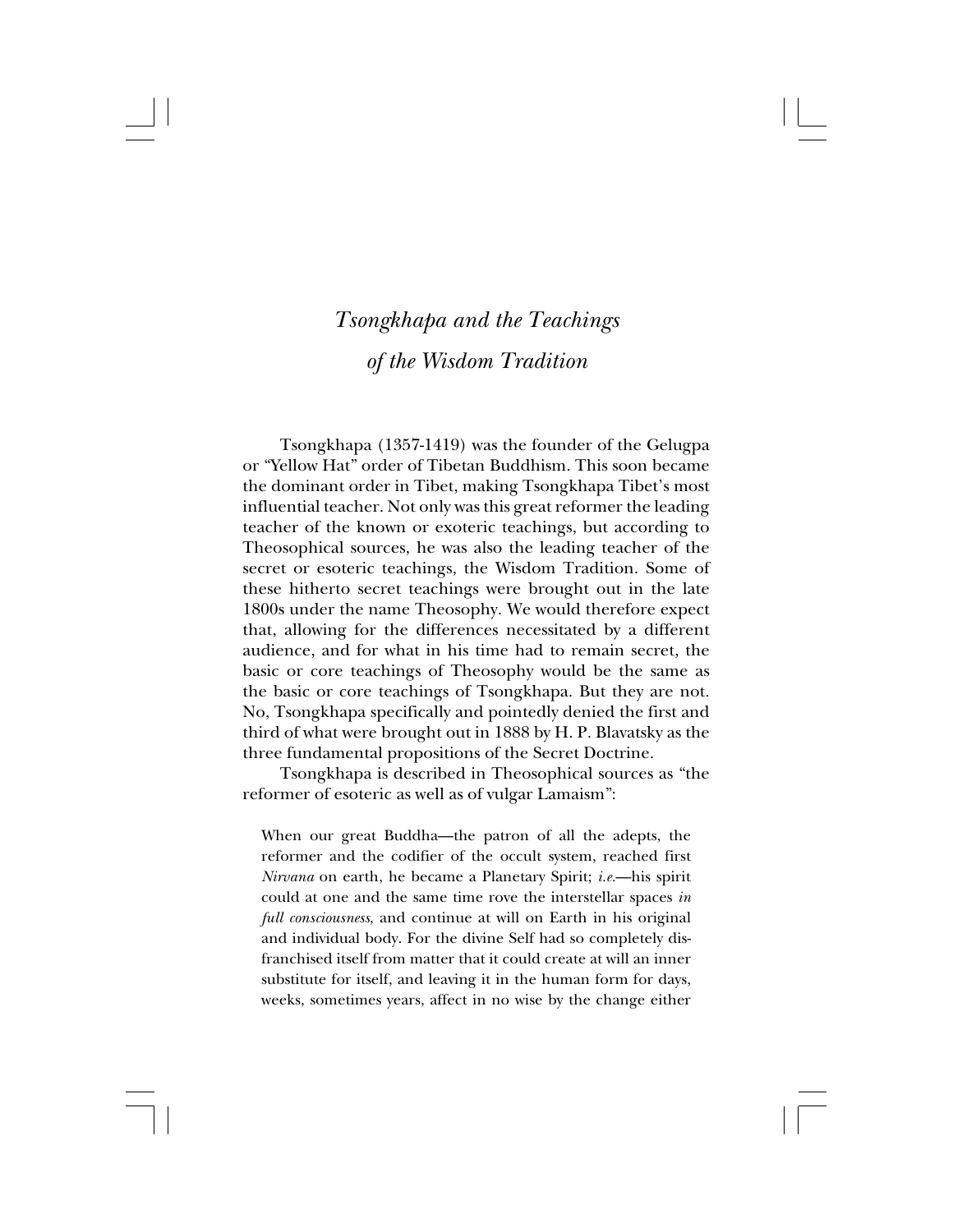the vital principle or the physical mind of its body. By the way, that is the highest form of adeptship man can hope for on our planet. But it is as rare as the Buddhas themselves, the last Khobilgan who reached it being Tsong-ka-pa of Kokonor (XIV Century), the reformer of esoteric as well as of vulgar Lamaism.<sup>1</sup>

Tsongkhapa is also described in Theosophical sources as "the founder of the *Gelukpa* ("yellow-cap") Sect, and of the mystic Brotherhood connected with its chiefs,"2 and again as "the founder of the secret School near Shigatse, attached to the private retreat of the Teshu-Lama":

As a supplement to the *Commentaries* there are many secret folios on the lives of the Buddhas and Bodhisattvas, and among these there is one on Prince Gautama and another on His reincarnation in Tsong-Kha-pa. This great Tibetan Reformer of the fourteenth century, said to be a direct incarnation of Amita-Buddha, is the founder of the secret School near Shigatse, attached to the private retreat of the Teshu-Lama. It is with Him that began the regular system of Lamaic incarnations of Buddhas (Sang-gyas), or of Śākya-Thub-pa (Śākyamuni).<sup>3</sup>

The Teshu-Lama, or Tashi-Lama, more properly known as the Pañchen Lama, is the head of Tashi-lhunpo monastery located near Shigatse. This is where the secret Brotherhood alleged to have been the source of the Theosophical teachings was said to be centered. Tsongkhapa is therefore seen in Theosophical writings as being not only the reformer of exoteric Buddhism and the founder of the Gelugpa order, but also as the reformer of the esoteric teachings that we may call the Wisdom Tradition, and the founder, or at least re-organizer, of the secret school or Brotherhood in Tibet that the Mahatma/Bodhisattva<sup>4</sup> teachers behind the Theosophical movement belonged to.

Further, Tsongkhapa's reforms are seen in Theosophical writings as necessary correctives that he undertook, as a Buddha incarnation, in order to put the Buddha's teachings back in line with the Buddha's secret doctrines: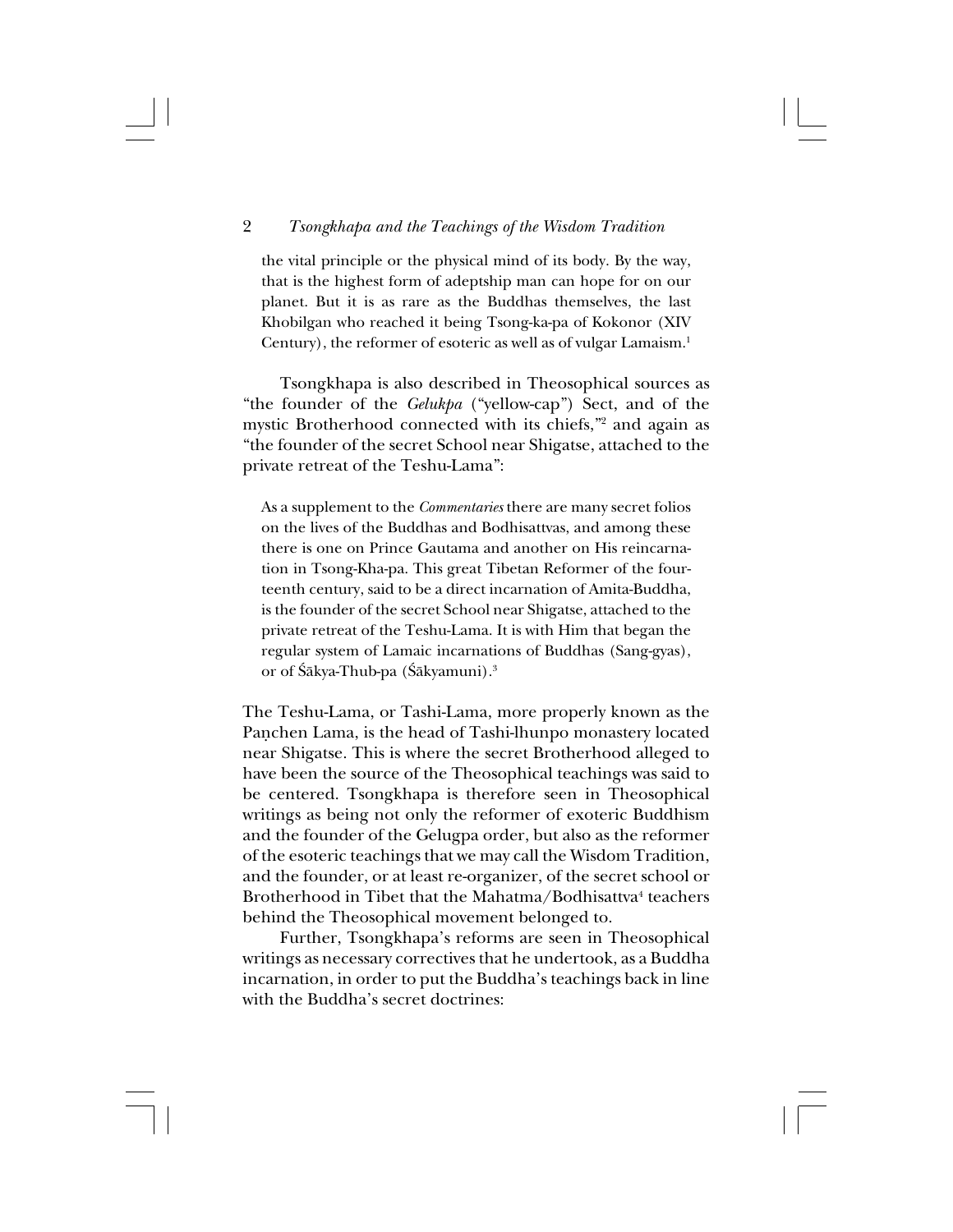The records preserved in the Gon-pa, the chief Lamasery of Tashi-lhumpo, show that Sang-gyas left the regions of the "Western Paradise" to incarnate Himself in Tsong-kha-pa, in consequence of the great degradation into which His secret doctrines had fallen. . . . Until the Tsong-kha-pa period there had been no Sang-gyas (Buddha) incarnations in Tibet.<sup>5</sup>

We may then expect his exoteric reforms to be directly related to the esoteric teachings.

It is clear that the Mahatma/Bodhisattva teachers behind the Theosophical movement regarded themselves as followers of Tsongkhapa and his Gelugpas.<sup>6</sup> The teacher referred to as the Maha-Chohan, the chief of the secret Brotherhood, is recorded as saying, after specifically referring to Tsongkhapa, "we, the humble disciples of these perfect lamas":

Among the few glimpses obtained by Europeans of Tibet and its mystical hierarchy of "perfect lamas," there is one which was correctly understood and described. "The incarnations of the Bodhisattva Padmapani or Avalokitesvara and of Tsong-kha-pa, that of Amitabha, relinquish at their death the attainment of Buddhahood—*i.e.* the summum bonum of bliss, and of individual *personal* felicity—that they might be born again and again for the benefit of mankind."\* In other words, that they might be again and again subjected to misery, imprisonment in flesh and all the sorrows of life, provided that by such a self sacrifice repeated throughout long and dreary centuries they might become the means of securing salvation and bliss in the hereafter for a handful of men chosen among but one of the many races of mankind. And it is we, the humble disciples of these perfect lamas, who are expected to allow the T.S. [Theosophical Society] to drop its noblest title, that of the Brotherhood of Humanity to become a simple school of psychology? No, no, good brothers, you have been labouring under the mistake too long already.7

What teachings did these Mahatmas/Bodhisattvas of the secret Brotherhood give out as their basic or core teachings?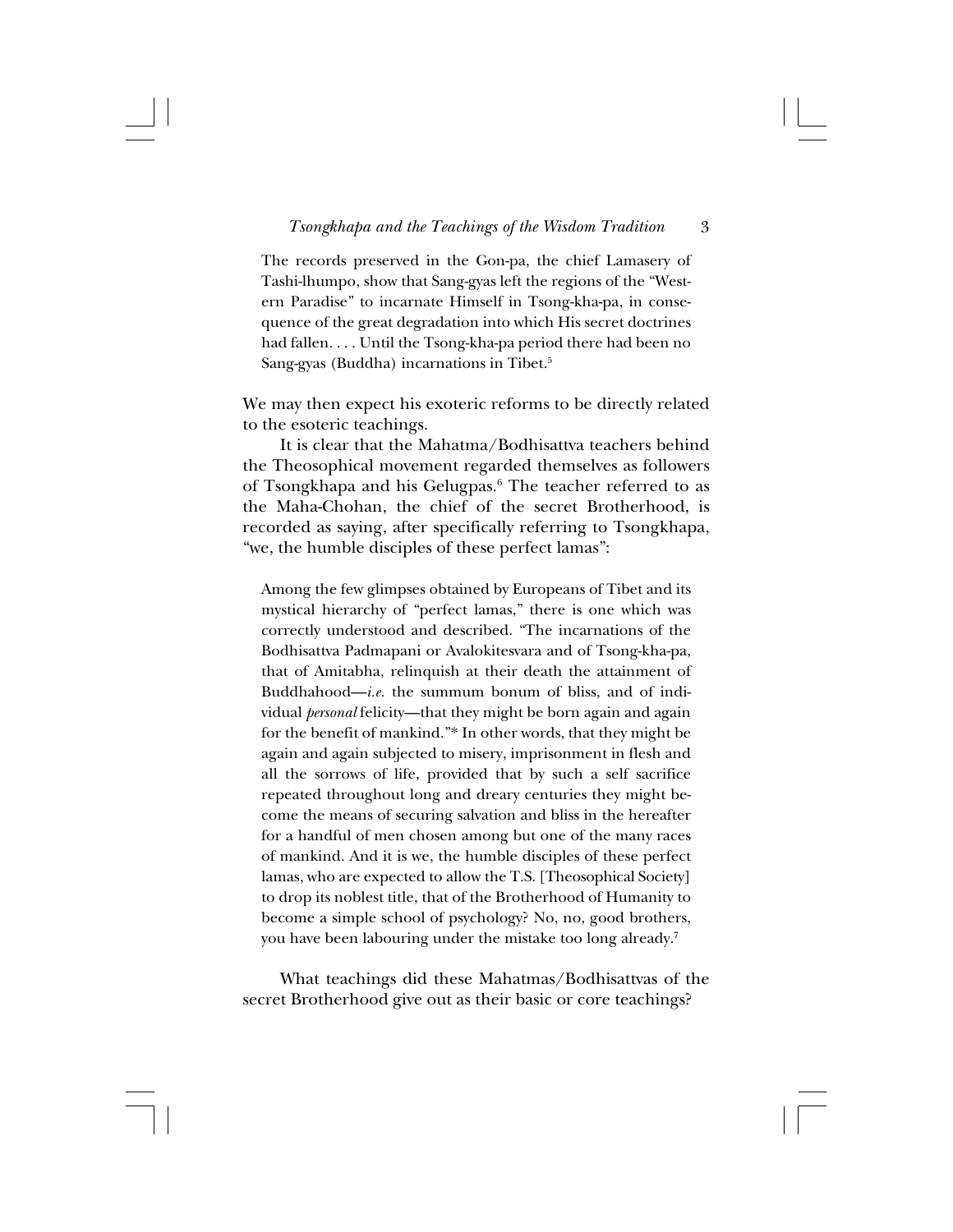The brotherhood of humanity formed the first object of the Theosophical Society, closely related to compassion, which forms the cornerstone of Tibetan Buddhism. Besides this, their basic or core doctrinal teachings were formulated as the three fundamental propositions of the Secret Doctrine. These are given in the Proem to H. P. Blavatsky's book, *The Secret Doctrine*, the major sourcebook of the Theosophical teachings:<sup>8</sup>

Before the reader proceeds to the consideration of the Stanzas from the Book of Dzyan which form the basis of the present work, it is absolutely necessary that he should be made acquainted with the few fundamental conceptions which underlie and pervade the entire system of thought to which his attention is invited. [p. 13]

The Secret Doctrine establishes three fundamental propositions:

(*a*) An Omnipresent, Eternal, Boundless, and Immutable PRIN-CIPLE on which all speculation is impossible, since it transcends the power of human conception and could only be dwarfed by any human expression or similitude. It is beyond the range and reach of thought—in the words of *Måñ∂ükya Upanishad*, "unthinkable and unspeakable." To render these ideas clearer to the general reader, let him set out with the postulate that there is one absolute Reality which antecedes all manifested, conditioned, being. [p. 14]

Further, the Secret Doctrine affirms:

(*b*) The Eternity of the Universe *in toto* as a boundless plane; periodically "the playground of numberless Universes incessantly manifesting and disappearing," called "the manifesting stars," and the "sparks of Eternity." . . . This second assertion of the Secret Doctrine is the absolute universality of that law of periodicity, of flux and reflux, ebb and flow, which physical science has observed and recorded in all departments of nature. [pp. 16-17]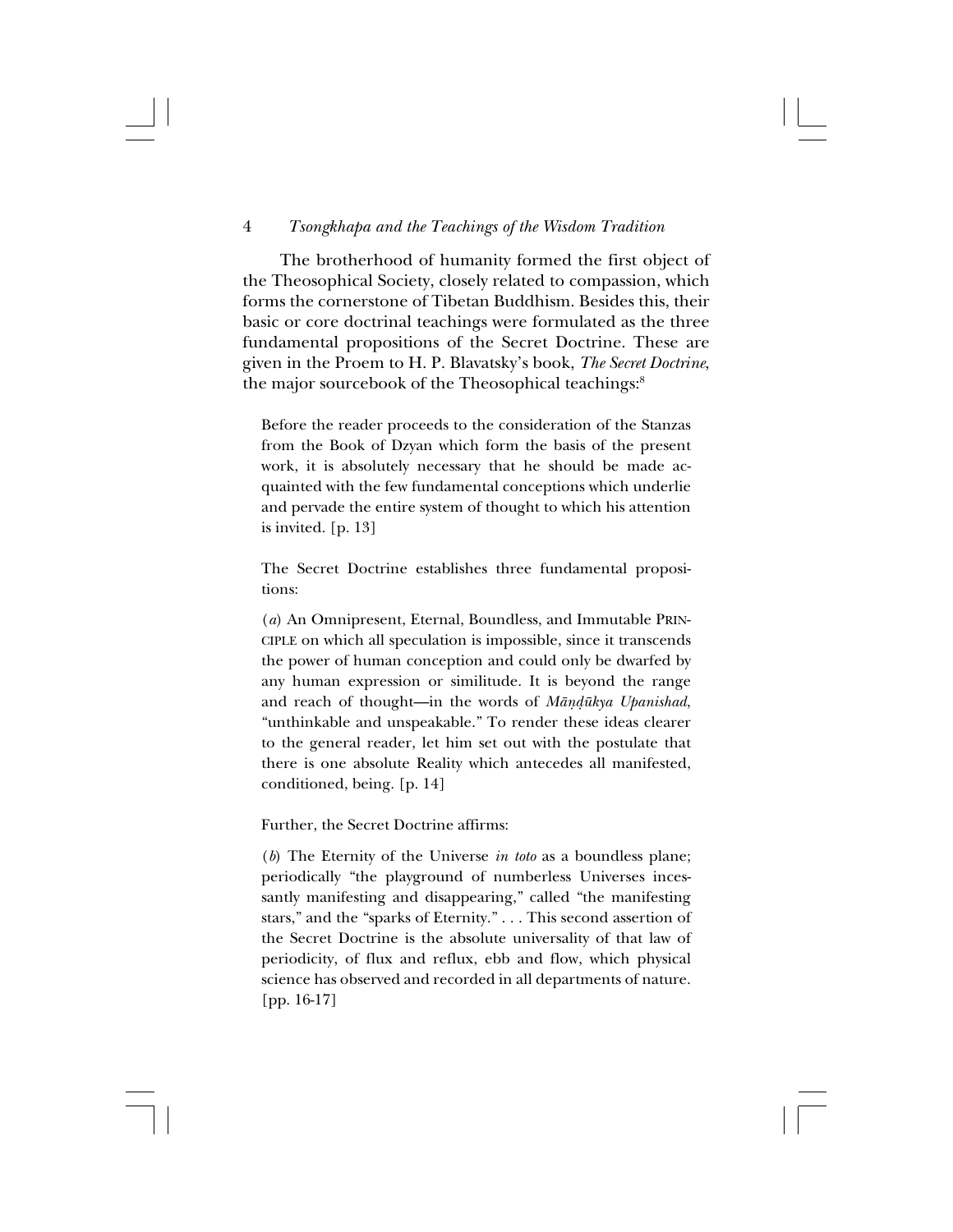Moreover, the Secret Doctrine teaches:

(*c*) The fundamental identity of all Souls with the Universal Over-Soul, the latter being itself an aspect of the Unknown Root; and the obligatory pilgrimage for every Soul—a spark of the former—through the Cycle of Incarnation (or "Necessity") in accordance with Cyclic and Karmic law, during the whole term. [p. 17]

What, then, does Tsongkhapa have to say on these three ideas, the fundamental propositions of the Secret Doctrine? Even though Tsongkhapa's major works are now available in English translation, I will purposely avoid quoting them here, reserving this for an appendix. I will instead quote statements of his views made by modern Gelugpas, to avoid any possibility of taking his words out of context, as someone not trained in his tradition could easily do. It is obvious to all that the present Dalai Lama, being the direct heir to the unbroken Gelugpa tradition of Tsongkhapa, represents his views authoritatively.

Ultimate reality in the Gelugpa tradition is "emptiness"; that is, the fact that everything lacks, or is empty of, any real or independent existence of its own. Things do exist, but only in dependence on other things. They exist depending on causes and conditions. Things arise due to causes, and disappear due to causes. Nothing remains unchanged. Therefore, everything lacks an unchanging inherent nature, or *svabhåva*, that would allow it to exist always staying the same. Everything is empty of such an inherent existence, or *svabhåva*. This is the doctrine of emptiness,  $\frac{\sin \theta}{\sinh \theta}$ . While some have attempted to find in this emptiness an "absolute Reality which antecedes all manifested, conditioned, being," as is postulated in the first fundamental proposition of the Secret Doctrine, for Gelugpas emptiness is not this. As the Dalai Lama explains:

It's important for us to avoid the misapprehension that emptiness is an absolute reality or an independent truth. [pp. 114- 115] It is important to clarify that we are not speaking of emptiness as some kind of absolute strata of reality, akin to, say, the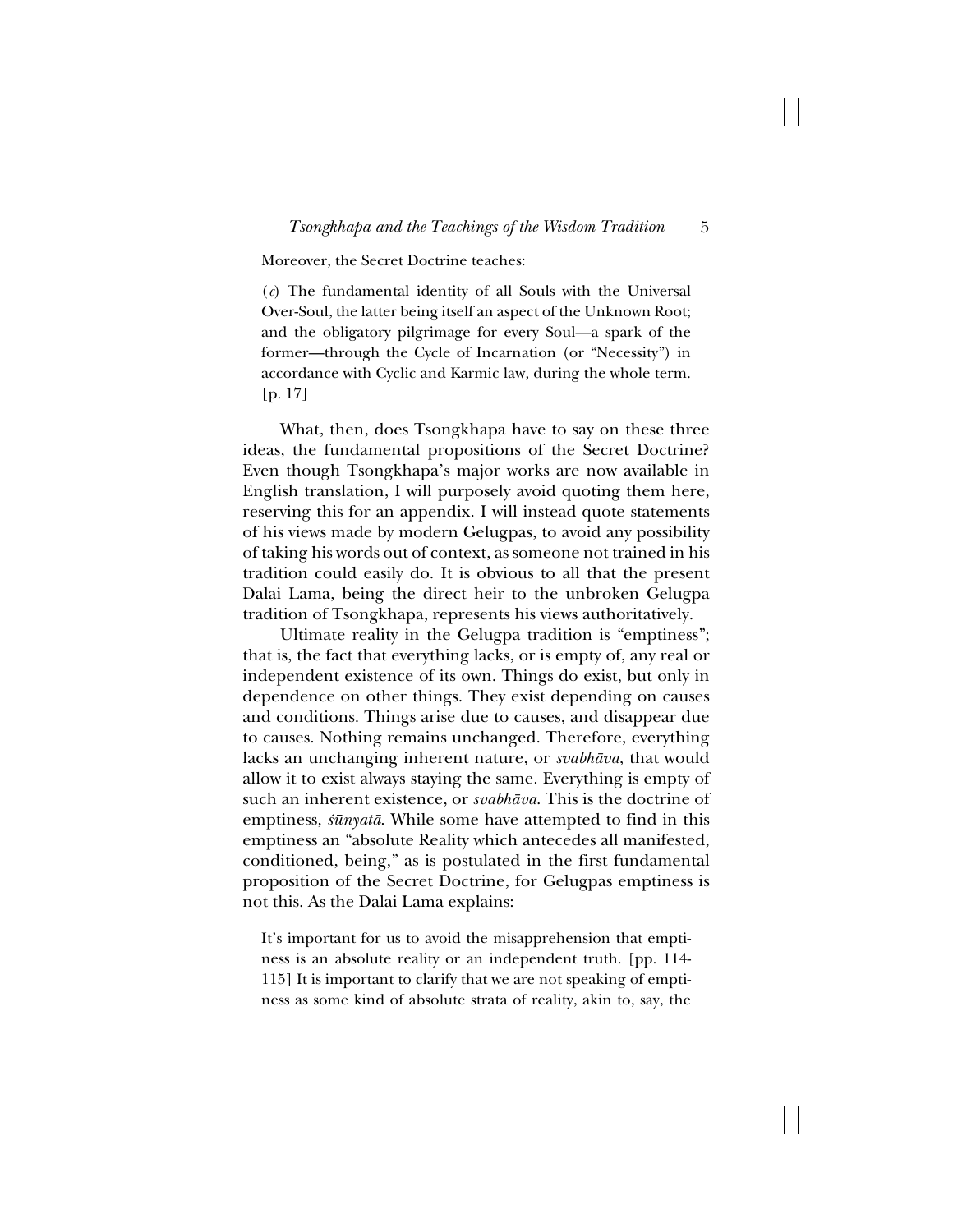ancient Indian concept of *Brahman*, which is conceived to be an underlying absolute reality from which the illusory world of multiplicity emerges. Emptiness is not a core reality, lying somehow at the heart of the universe, from which the diversity of phenomena arise. [pp. 117-118]<sup>9</sup>

The Dalai Lama's longtime translator is Thupten Jinpa, who completed the traditional Gelugpa monastic curriculum, receiving the highest degree, Geshe Lharam. He made a special study of the writings of Tsongkhapa. He then went on to take a Ph.D. at Cambridge University. His thesis has been revised and published in 2002 as *Self, Reality and Reason in Tibetan Philosophy: Tsongkhapa's Quest for the Middle Way*. In this book we have the most comprehensive and authoritative statement in English of Tsongkhapa's philosophical thought, that of the Middle Way or Madhyamaka. The following quote from this book summarizes from Tsongkhapa what the Dalai Lama said in the above quote.

What is being denied by all these terms of exclusion is the notion that something positive, perhaps a deeper reality, is being affirmed in the aftermath of negation. This is in direct contrast to those who think that the ultimate nature of reality according to Madhyamaka thought is some kind of an absolute—something along the lines of Leibnizian plenitude or Vedånta's Brahman that serves in some way as the fundamental substratum of reality. According to Tsongkhapa, anyone who characterizes the ultimate nature of reality in positive terms ultimately falls victim to the deeply ingrained human tendency towards reification [i.e., attributing reality to something that is not real]. No matter what terms you may use to describe it, be it Brahman, plenitude, buddha-nature, the absolute, and so on, such a reified entity still remains an essentialist, metaphysical concept. Only a thoroughgoing negation can lead to full liberation from our tendency for grasping.10

Jinpa's term "essentialist" comes from *svabhåva*, "essence," or "inherent nature," understood to mean "inherent existence,"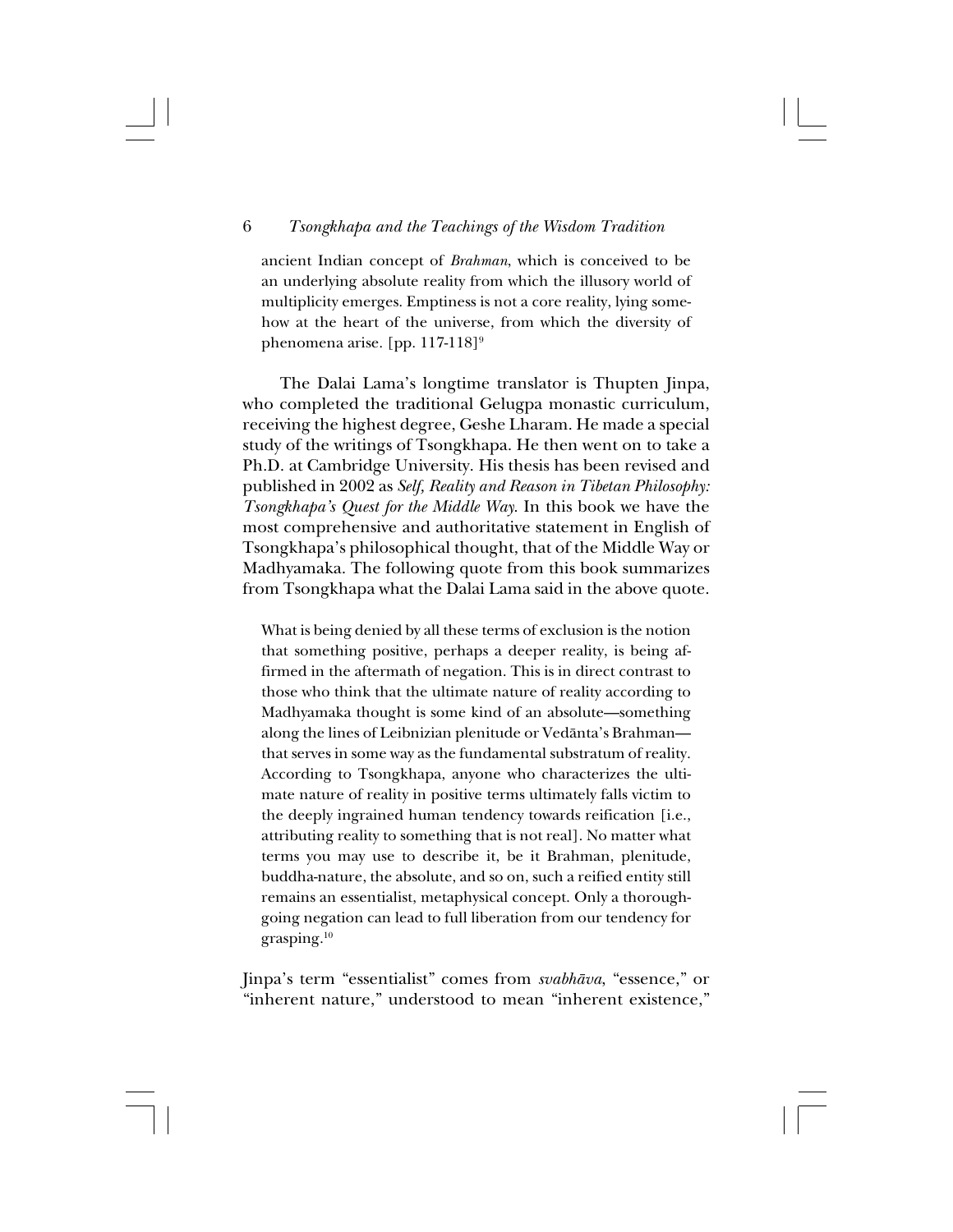or "intrinsic being." *Svabhåva* is a key term in the Theosophical teachings. It occurs seven times in the Stanzas of Dzyan given in *The Secret Doctrine*, and is used in the Mahatma letters to describe a basic reality:

We will perhaps be near correct to call it *infinite life* and the source of all life visible and invisible, an essence inexhaustible, ever present, in short Swabhavat [*svabhāva*].<sup>11</sup>

It is this, above all, that Tsongkhapa's Gelugpa Madhyamaka doctrine repudiates. The ultimate truth of emptiness is, more fully, the emptiness of inherent existence. This is literally the emptiness of, or lack of, *svabhåva*. As explained by Jinpa, Tsongkhapa's repudiation of *svabhåva* is total and unequivocal.

First and foremost, he [Tsongkhapa] wants to make it clear that the Mådhyamika's rejection of *svabhåva* ontology must be unqualified and absolute. . . . The negation of *svabhåva*, i.e. intrinsic being, must be absolute and universal, yet it should not destroy the reality of the everyday world of experience. . . . [p. 297] [T]he Mådhyamika's emptiness is the absolute negation of intrinsic being—i.e. it is a mere absence of intrinsic being with no positive content. [p. 299]<sup>12</sup>

That is, Tsongkhapa's denial of *svabhåva* is absolute, with no implication of affirming *svabhåva* in some deeper reality. It is not like saying John Doe does not see with his left eye, thereby implying that he sees with his right eye. Tsongkhapa's denial of *svabhåva* is a non-implicative, absolute negation. Moreover, this absence of *svabhåva* is itself the ultimate nature of reality.

In that Tsongkhapa saw the Madhyamaka's *≈ünyatå* (emptiness) to be a non-implicative, absolute negation is beyond question. It is, however, not a mere negation *per se*; it is an absolute negation of *svabhåva* (intrinsic being). By maintaining this, Tsongkhapa is suggesting that the absence of intrinsic being is the ultimate nature of reality!<sup>13</sup>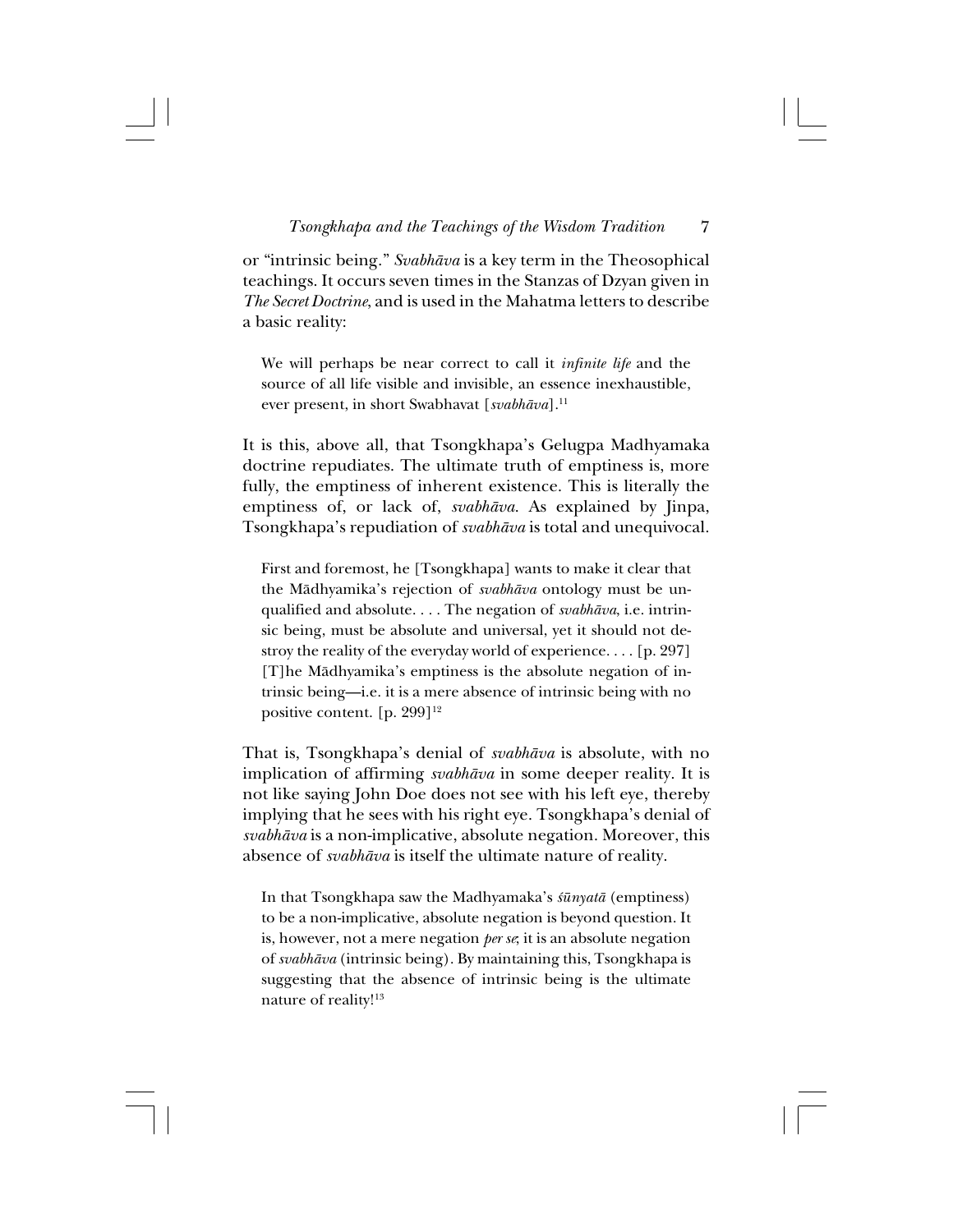Tsongkhapa, then, denies *svabhåva* altogether, saying that the very absence of *svabhåva* is the ultimate nature of reality. So the ultimate nature of reality is the fact of emptiness, the fact that everything lacks an absolute essence. Emptiness here is a description of the way things are, not a description of what is. Theosophy, too, describes its ultimate reality, which it calls "space," as emptiness, adopting an early translation of *≈ünyatå*. 14 But in Theosophy it is a description of what is, not a description of the way things are. In *The Secret Doctrine* we read:

"What is that which was, is, and will be, whether there is a Universe or not; whether there be gods or none?" asks the esoteric Senzar Catechism. And the answer made is—SPACE. 15

As Blavatsky had explained earlier in another place:

Hence, the Arahat secret doctrine on cosmogony admits but of one absolute, indestructible, eternal, and uncreated UNCON-SCIOUSNESS (so to translate), of an element (the word being used for want of a better term) absolutely independent of everything else in the universe; a something ever present or ubiquitous, a Presence which ever was, is, and will be, whether there is a God, gods or none; whether there is a universe or no universe; existing during the eternal cycles of Maha Yugas, during the *Pralayas* as during the periods of *Manvantara*: and this is SPACE, . . . . Space, then, or *Fan*, *Bar-nang* (*Mahā-Śūnyatā*) or, as it is called by Lao-tze, the "Emptiness" is the nature of the Buddhist Absolute.16

Space or emptiness (*≈ünyatå*) as taught in Theosophy is a description of what ultimately is, a name of the omnipresent, eternal, boundless, and immutable principle taught as the first fundamental proposition of the Secret Doctrine. It is not, as in Tsongkhapa's teachings, a description of the way things are, the fact of their emptiness, or lack of *svabhåva*. It is not the total negation of *svabhåva*, absolute essence, but on the contrary is even equated with it. Blavatsky explains further: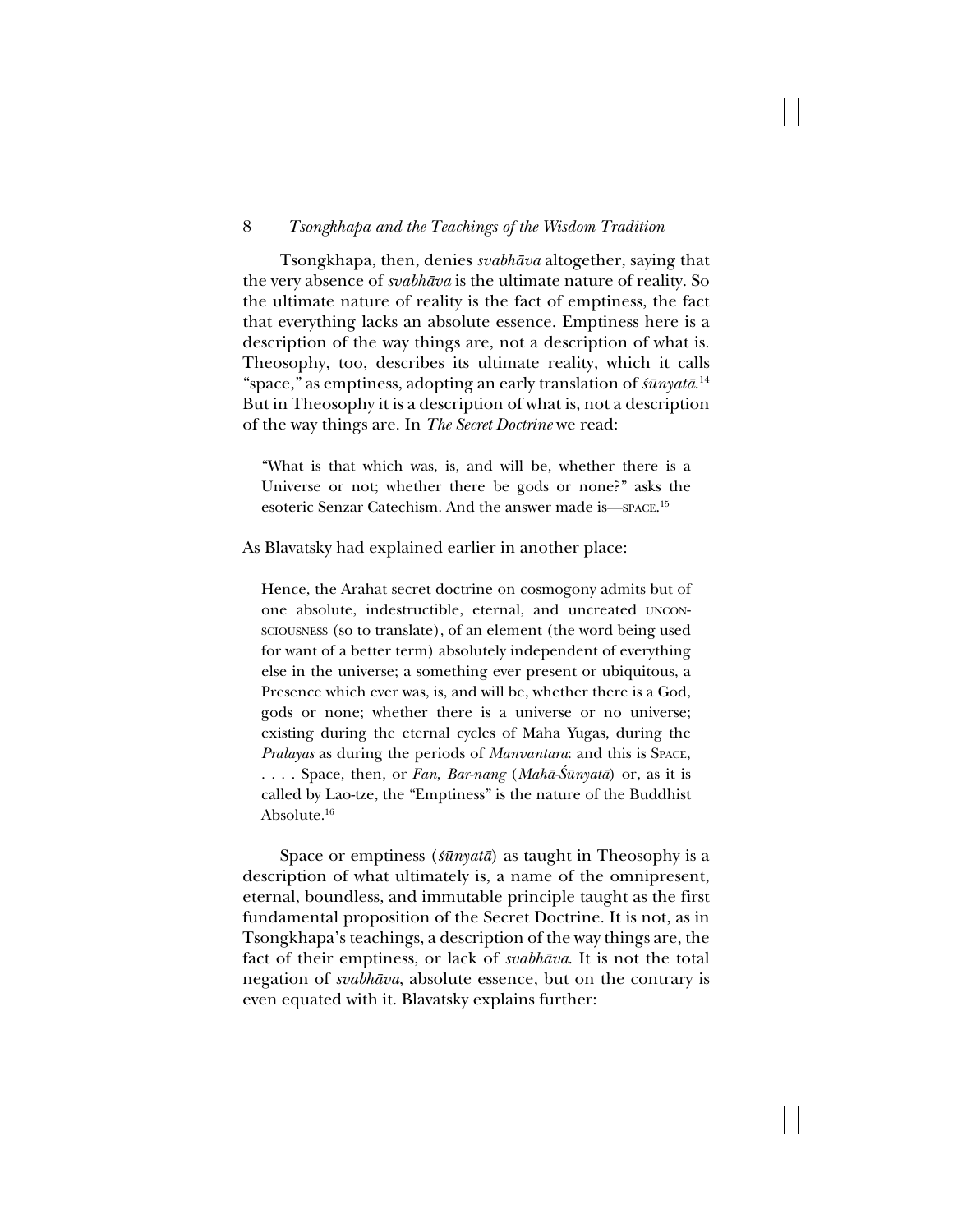*Prakriti, Svabhavat* or *Ākāśa* is—Space as the Tibetans have it; Space filled with whatsoever substance or no substance at all; *i.e.*, with substance so imponderable as to be only metaphysically conceivable. . . . "That which we call form (*rüpa*) is not different from that which we call space  $(\hat{S} \bar{u} \eta u \bar{a}) \dots S$  pace is not different from Form. . . ." (Book of *Sin-king* or the *Heart Sutra*. . . .)17

This is not at all how Tsongkhapa teaches emptiness. For him, following the *Heart Sütra* just cited, form is indeed not different from emptiness. But this emptiness is not space as described above. Rather, it is the ultimate nature of things. It is a nature (*svabhåva*) that is no nature (*ni˙svabhåva*). Everything is empty, without *svabhåva*. There is no underlying metaphysical essence, no "one absolute Reality." Jinpa explains further:

Since Tsongkhapa's ontology contains no notion of an underlying unitary substratum, it cannot be defined by any criterion as monistic. Although Tsongkhapa undeniably accepts that emptiness is the sole ultimate (*paramårtha*), there is no suggestion that it (emptiness) is some kind of underlying hidden absolute with unique ineffable metaphysical properties. For emptiness too is 'relative' in that its identity and existence are contingent upon the things on which it is defined. For Tsongkhapa, apart from the emptinesses of individual things and persons, there is no 'universal,' all-encompassing emptiness that can be characterized as some kind of great 'mother-emptiness.'18

But the Wisdom Tradition teaches exactly a universal emptiness or space that can be characterized as a great mother-emptiness.

Space is called in the esoteric symbolism "the Seven-Skinned Eternal Mother-Father." It is composed from its undifferentiated to its differentiated surface of seven layers.19

Moreover, the Stanzas of Dzyan refer to this Mother-Father as *svabhåva*. Describing the period of rest before the manifestation of a new universe, they say: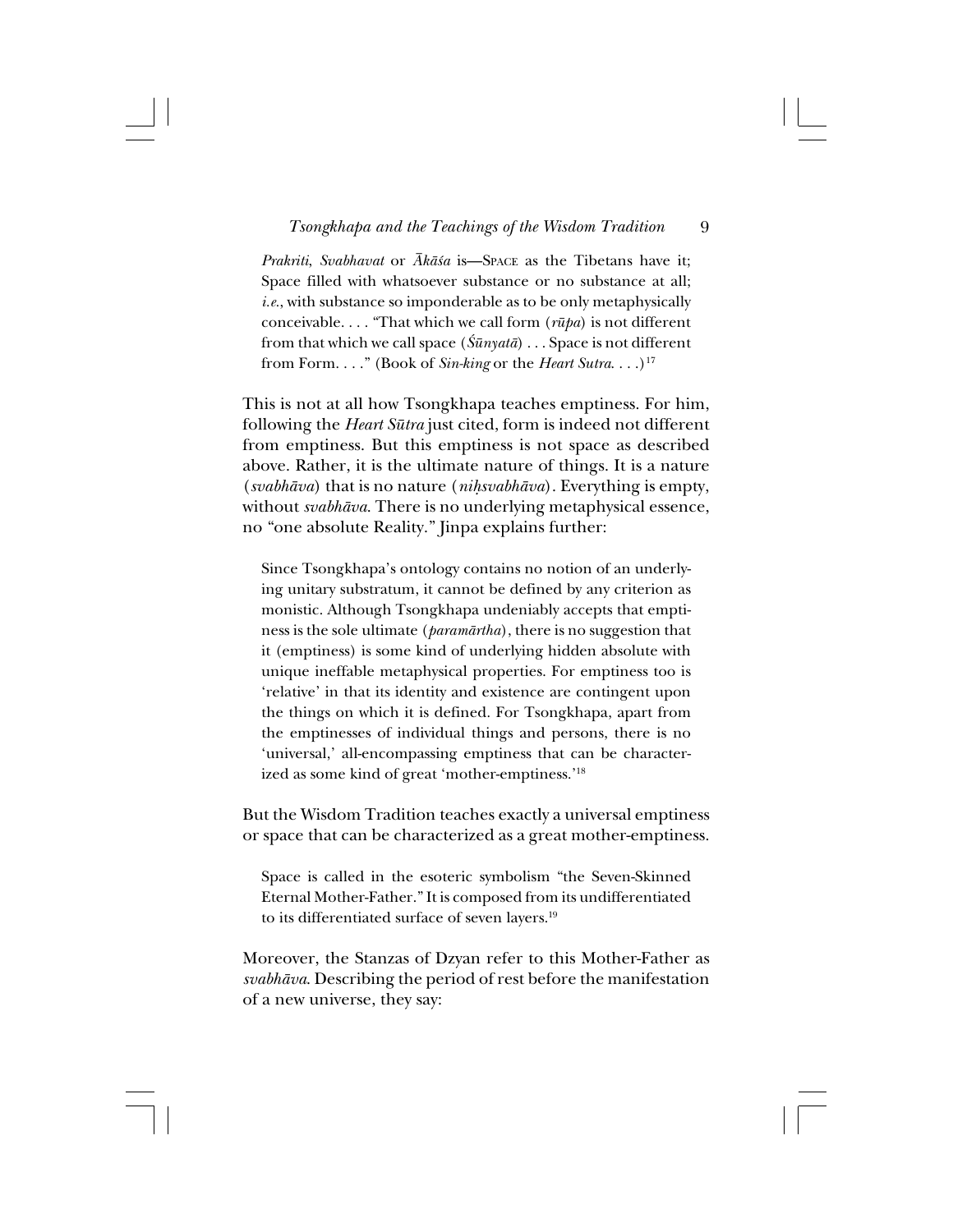Darkness alone filled the boundless all, for father, mother and son were once more one, . . . [1.5]

. . . Darkness alone was father-mother, Svabhavat, and Svabhavat was in darkness.  $[2.5]^{20}$ 

From this father-mother, space or emptiness, having an essence or *svabhåva*, and being a substance so imponderable as to be only metaphysically conceivable, springs the universe at the time of re-awakening. According to a secret commentary:

"The Initial Existence in the first twilight of the Mahå-Manvantara [after the MAHÅ-PRALAYA that follows every age of Brahmå] is a CONSCIOUS SPIRITUAL QUALITY. . . .

"It is substance to OUR spiritual sight. It cannot be called so by men in their WAKING STATE; therefore they have named it in their ignorance 'God-Spirit.'

". . . As its substance is of a different kind from that known on earth, the inhabitants of the latter, seeing THROUGH IT, believe in their illusion and ignorance that it is empty space. There is not one finger's breadth [ANGULA] of void Space in the whole Boundless [Universe]. . . ."21

"All is empty" teaches Mahåyåna Buddhism. Tsongkhapa explains that all is empty of any inherent existence or *svabhåva*, and that this fact of their emptiness is the sole ultimate reality. Theosophy explains "all is empty" as meaning that all consists of the imponderable something called space, an emptiness that is the sole ultimate reality. While everything in the phenomenal universe lacks any *svabhåva* or inherent existence of its own, it all consists of space, the one and only thing that does have an inherent nature or *svabhåva*. So Tsongkhapa and Theosophy fundamentally disagree on the most basic teachings of *svabhåva*, or an ultimate nature, and emptiness, or the ultimate reality.

As a last resort, can we possibly find something akin to the first fundamental proposition of the Secret Doctrine in the idea of the buddha-nature (*tathågata-garbha*) that is held to be found within all? No, insists Tsongkhapa! As put by Jinpa: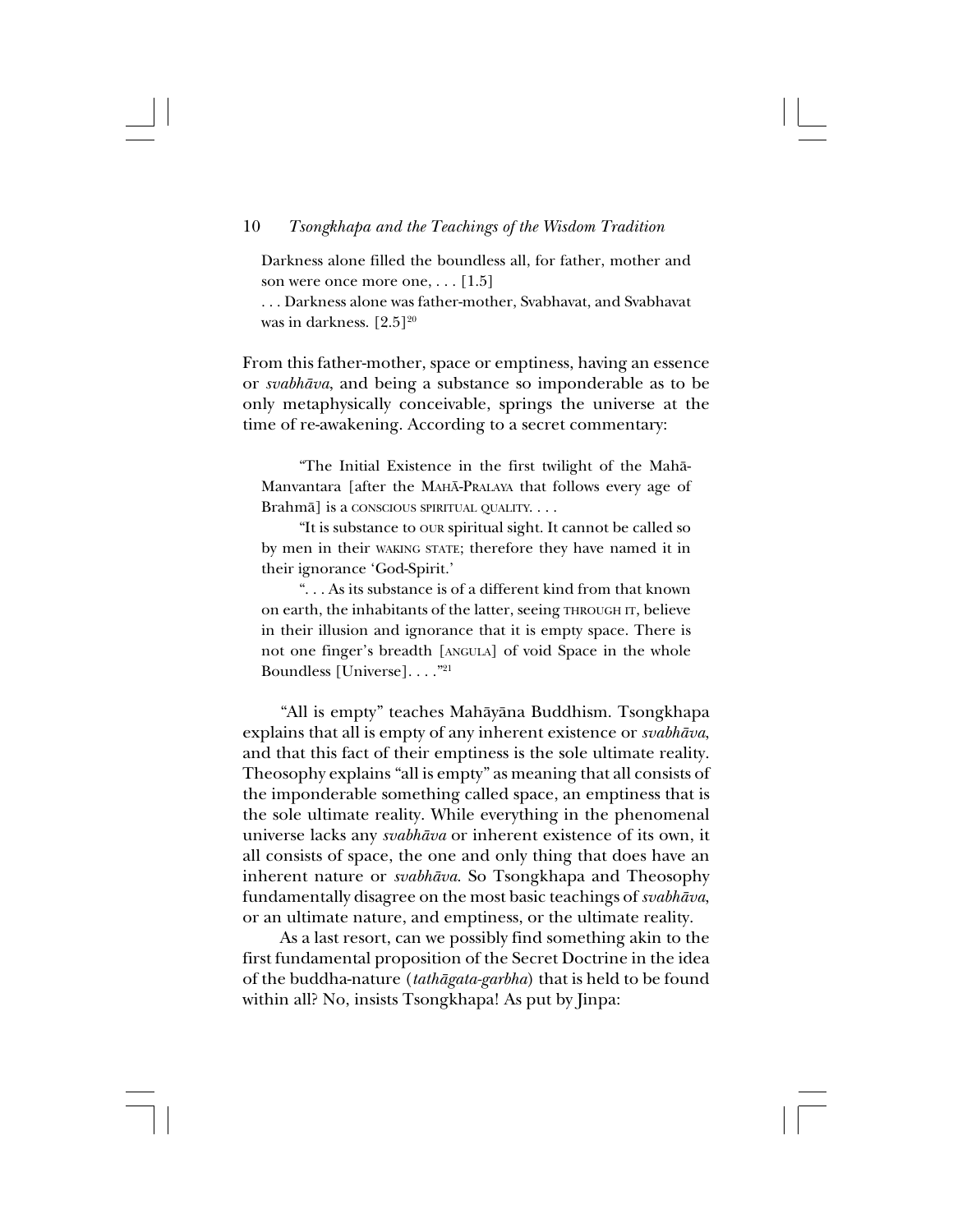Tsongkhapa is extremely sensitive to any temptation to perceive buddha-nature (*tathågatagarbha*) as some kind of absolute, primordial entity similar to an eternal soul. He vehemently argues that to subscribe to any notion of a substantial entity called an essence is equal to adhering to the non-Buddhist concept of *åtman*. For Tsongkhapa, to adhere to such concepts is, as it were, to bring back the ghost of an eternal self through the back door!<sup>22</sup>

We are therefore unable to find any point of agreement, as we would expect to find, between the teachings of Tsongkhapa and the first fundamental proposition of the Secret Doctrine, an omnipresent, eternal, boundless, and immutable principle. On the contrary, Tsongkhapa pointedly refutes any such thing, and makes this denial the basic platform of his teachings. It is one thing to not speak about an esoteric teaching, leaving the possibility that one actually accepts it but cannot speak about it; it is another to pointedly refute it, and to make this the central platform of one's teachings. It could even be said that the first fundamental proposition of Tsongkhapa's Gelugpa order is the denial of an omnipresent, eternal, boundless, and immutable principle. This is a very real problem for Theosophists, who hold Tsongkhapa to be the reformer of the secret Brotherhood to which their Mahatma/Bodhisattva teachers belonged.

The third fundamental proposition of the Secret Doctrine fares no better with Tsongkhapa. It is the fundamental identity of all souls with the universal oversoul, itself an aspect of the unknown root. In East Asian Buddhism, the *tathågata-garbha* (the buddha-nature) is equated with the "one mind" (*eka-citta*) or universal mind. It is also equated with the *ålaya-vij∆åna*, "storehouse consciousness," or "foundational consciousness." This is likened to the ocean and its waves. A wave rises and falls, like the individual consciousness that comprises an individual person, yet does not differ from the ocean, like the storehouse consciousness is the same as the one mind. But as just seen, Tsongkhapa rejects any understanding of the *tathågata-garbha* as a universal mind in the sense of something that all minds or consciousnesses or souls could be one with. For him, any such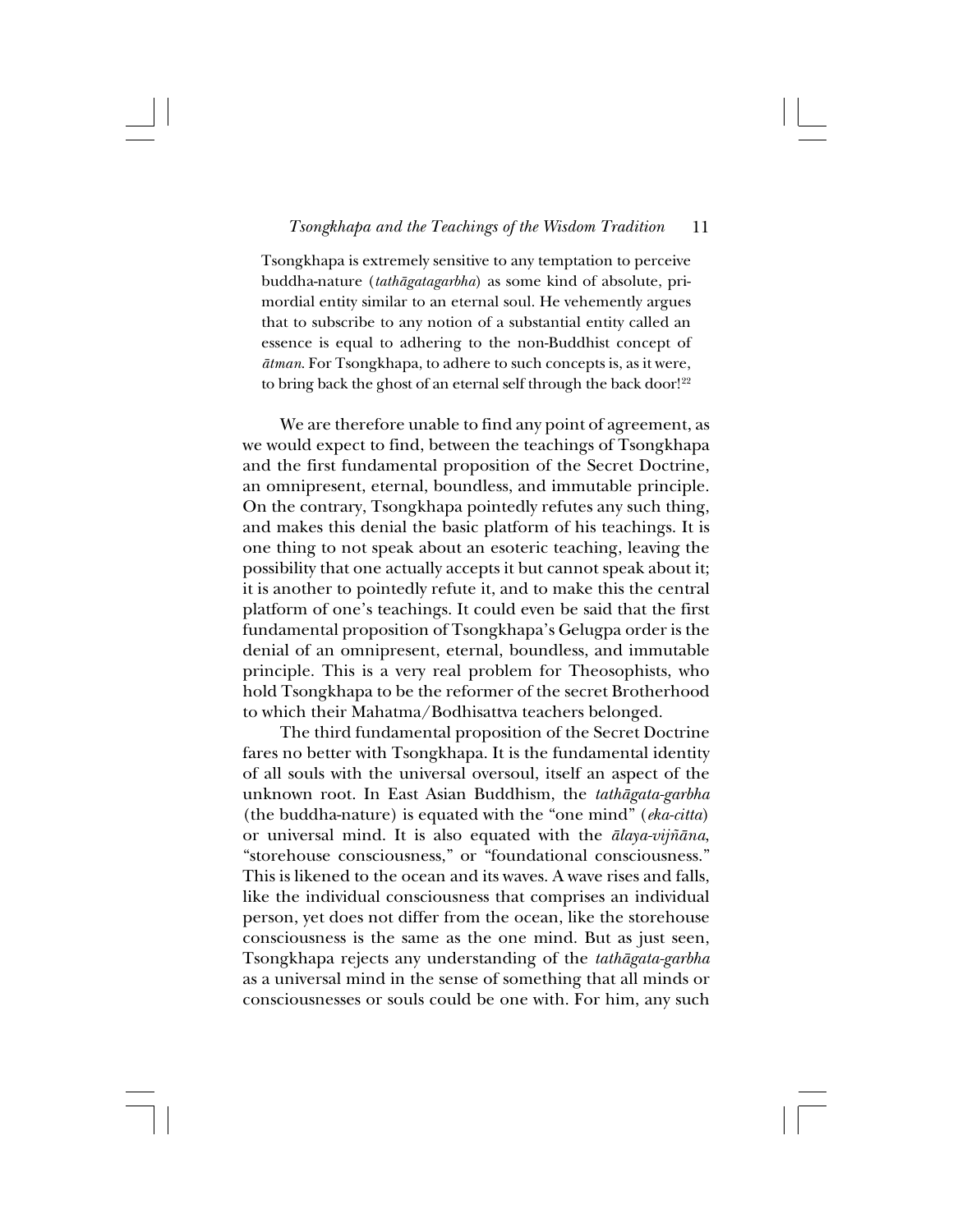statement found in the Buddhist sütras requires interpretation. Thus, the *tathågata-garbha* is understood by Tsongkhapa as the emptiness of the mind. The *ālaya-vijñāna* as equated with the *tathågata-garbha* is understood as emptiness. The *ålaya-vij∆åna* as an individual consciousness, the highest part of the aggregate of consciousness (*vijƌna-skandha*) of a person, was specifically denied to exist by Tsongkhapa, even conventionally.23 Like the *tathågata-garbha*, the mind of clear light (*prabhåsvara-citta*) was understood as an individual potential. Any idea of a universal oversoul was pointedly rejected by Tsongkhapa. There is no universal oversoul that all souls could be one with, nor is there an unknown root that it could be an aspect of.

What, then, are students of the Wisdom Tradition to do, when Tsongkhapa, who their Mahatma/Bodhisattva teachers claim to follow, specifically and pointedly refutes the first and third fundamental propositions of the Secret Doctrine? I have attempted to show elsewhere that the doctrinal position of the Wisdom Tradition is Great Madhyamaka, and that this agrees with the fundamental propositions of the Secret Doctrine.<sup>24</sup> It is well known that when the Great Madhyamaka teachings were brought out in Tibet by Dolpopa and his Jonangpa order, they were forcefully refuted by Tsongkhapa and his Gelugpa order. It is also well known that one of Theosophy's main purposes, in harmony with its brotherhood ideal, is to attempt to reconcile all the religions and philosophies of the world. Less known in the West is that in the latter part of the 19th century, the same time that the Theosophical teachings were being brought out, another movement with similar aims was launched in Tibet. This is the Ri-mé, or non-sectarian movement. One of its main teachers was Ju Mipham. Mipham attempted a reconciliation of the long opposed Jonangpa and Gelugpa doctrinal positions. As described in a recent article by Dorji Wangchuk:

[Mi-pham] attempted to reconcile these seemingly irreconcilable positions. According to him, it is only in their approaches, and not in their intended goal that the Jo-nan-pas and the dGe-lugs-pas differ. Mi-pham viewed the difference between the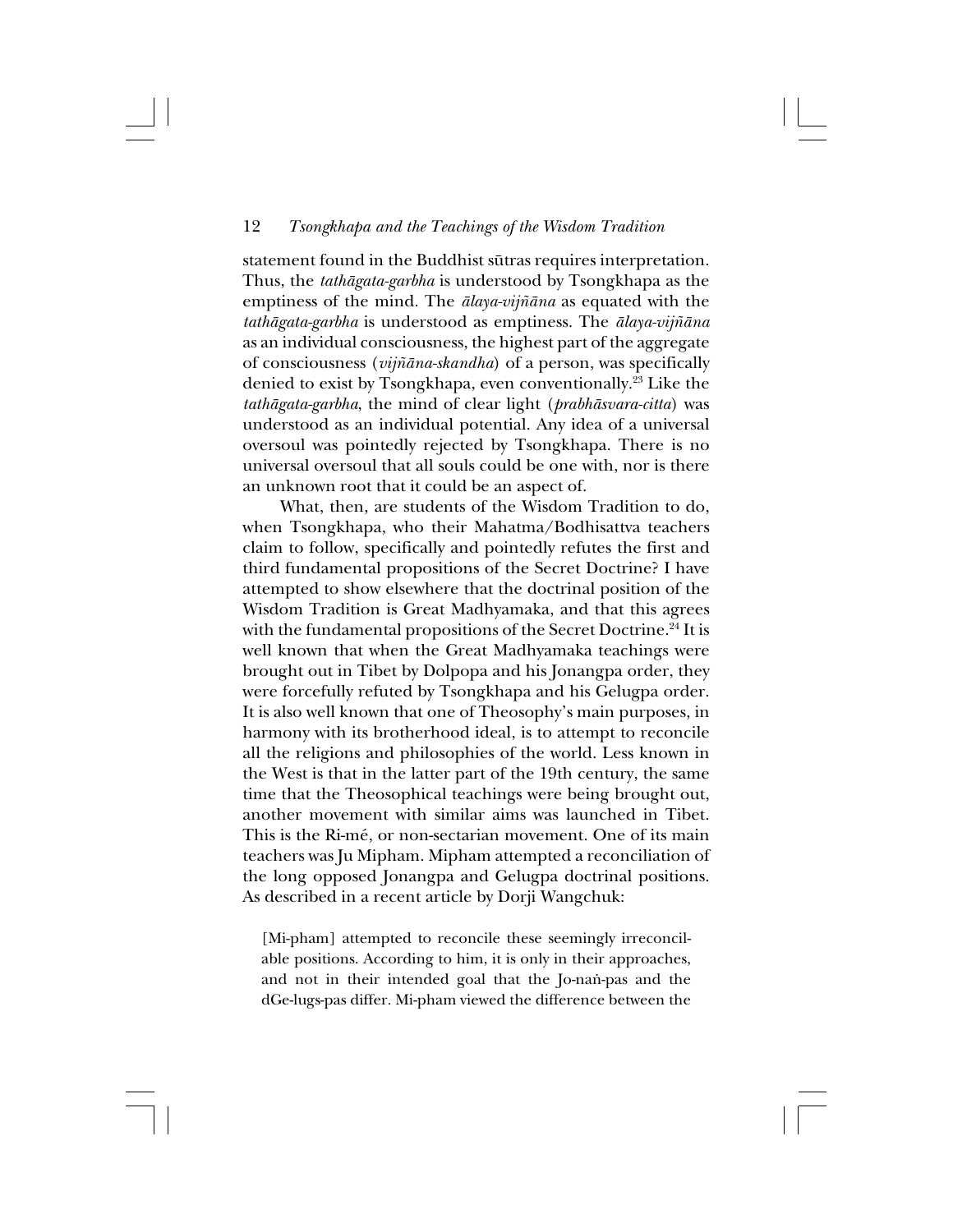Jo-na∫ emphasis on the positive aspect and the dGe-lugs stress on the negative aspect as a difference in the strategies (*thabs*: *upåya*) employed to argumentatively establish (*sgrub*) *nirvåña* and eliminate ( $\check{j}oms$ ) *samsāra*, respectively.<sup>25</sup>

Mipham is saying that the approach of the Jonangpa position is to emphasize the positive aspect by the strategy of establishing *nirvåña*, the intended goal, while the approach of the Gelugpa position is to emphasize the negative aspect by the strategy of eliminating *samsāra*, our worldly existence, in order to reach the same intended goal of *nirvåña*, the state of enlightenment. The one approach is to establish what is; the other approach is to eliminate what is not. Thus the first uses positive descriptions of what is; the other uses negative descriptions or negations of what is not. To say, then, that buddha-nature truly exists, as say Jonangpas, or that there is an omnipresent, eternal, boundless, and immutable principle, as say Theosophists, does not have to contradict that everything is empty of inherent existence, as say Gelugpas. But for six hundred years these two approaches have been seen as irreconcilably contradictory, and it will take more than a simple statement like this to reconcile them. So Mipham explains, using the needed technical terms, specifically how the two could agree. As summarized in the same article:

Although often ignored by both the parties, Mi-pham indeed saw a common element upon which they could agree. According to him, Dol-po-pa had accepted the idea that reality as experienced in meditative equipoise is free from manifoldness. Hence, if what one experiences in meditative equipoise is indeed ultimate reality, then even for Dol-po-pa, the highest reality is "freedom from manifoldness." . . . Similarly, according to Tsonkha-pa, so long as one holds the "appearances [of phenomena characterised by] dependent origination" (*sna∫ ba rten 'byu∫*) and their emptiness (*ston pa*) apart, one has not yet perfected one's view. One's view becomes only then perfect when the "appearances" [of phenomena] and their "emptiness" are perceived simultaneously. . . . This "union of appearance and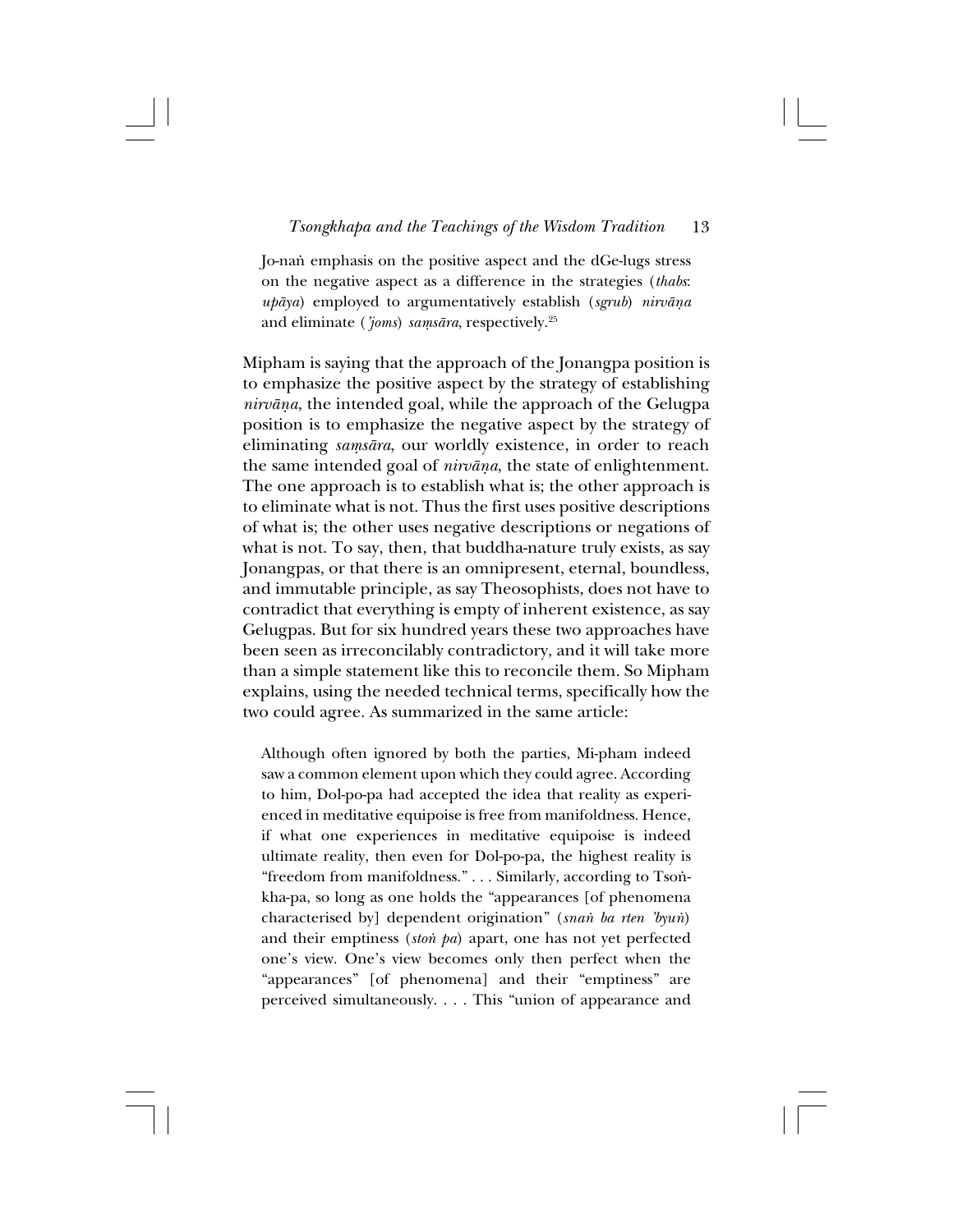emptiness" is, for Mi-pham, identical with "freedom from manifoldness." Thus, according to him, both Dol-po-pa and Tson-kha-pa, like many other Indian and Tibetan scholars and sages, were referring to one and the same absolute truth upon which, ironically, both vehement disputes and reconciliation hinged.<sup>26</sup>

If this is true, that both were referring to one and the same absolute truth, it would be a matter of each approach using the strategy or means it regarded as necessary to reach the goal. The ultimate test of whether or not any given doctrinal position is an appropriate means, according to both Mahåyåna Buddhist values and Wisdom Tradition values, is that it must result in the furthering of compassion in the individual, and of brotherhood in the world. It is certainly the case that Tsongkhapa's teaching of the ultimate reality of emptiness, as the fact that everything lacks any inherent existence, has passed this test, despite the seeming lack of any self who could feel compassion. Jinpa says:

Perhaps the most important test of valid insight into emptiness for Tsongkhapa is how one's understanding manifests in action. If, as a result of prolonged contemplation on emptiness, the individual becomes more and more desensitized to the sufferings of the world, there is a serious flaw in one's understanding of the teachings on no-self. According to Tsongkhapa, a deepening of one's understanding of emptiness must naturally lead to a deepening of one's belief in the principles of causality and karma. In other words, profound awareness of the truly empty nature of things and events must manifest in compassionate ethical behaviour. . . . One could say that compassionate action is the *authentic* way of being in no-self. . . . One could say that in the ethical sense, this refers to living a totally altruistic way of life, for all actions that pertain to others now stem from a perspective that is no longer rooted in the notion of a 'truly' important, egoistic self. From the philosophical point of view, such a way of life represents a mode of being that is free from grasping at supposedly 'real' entities.<sup>27</sup>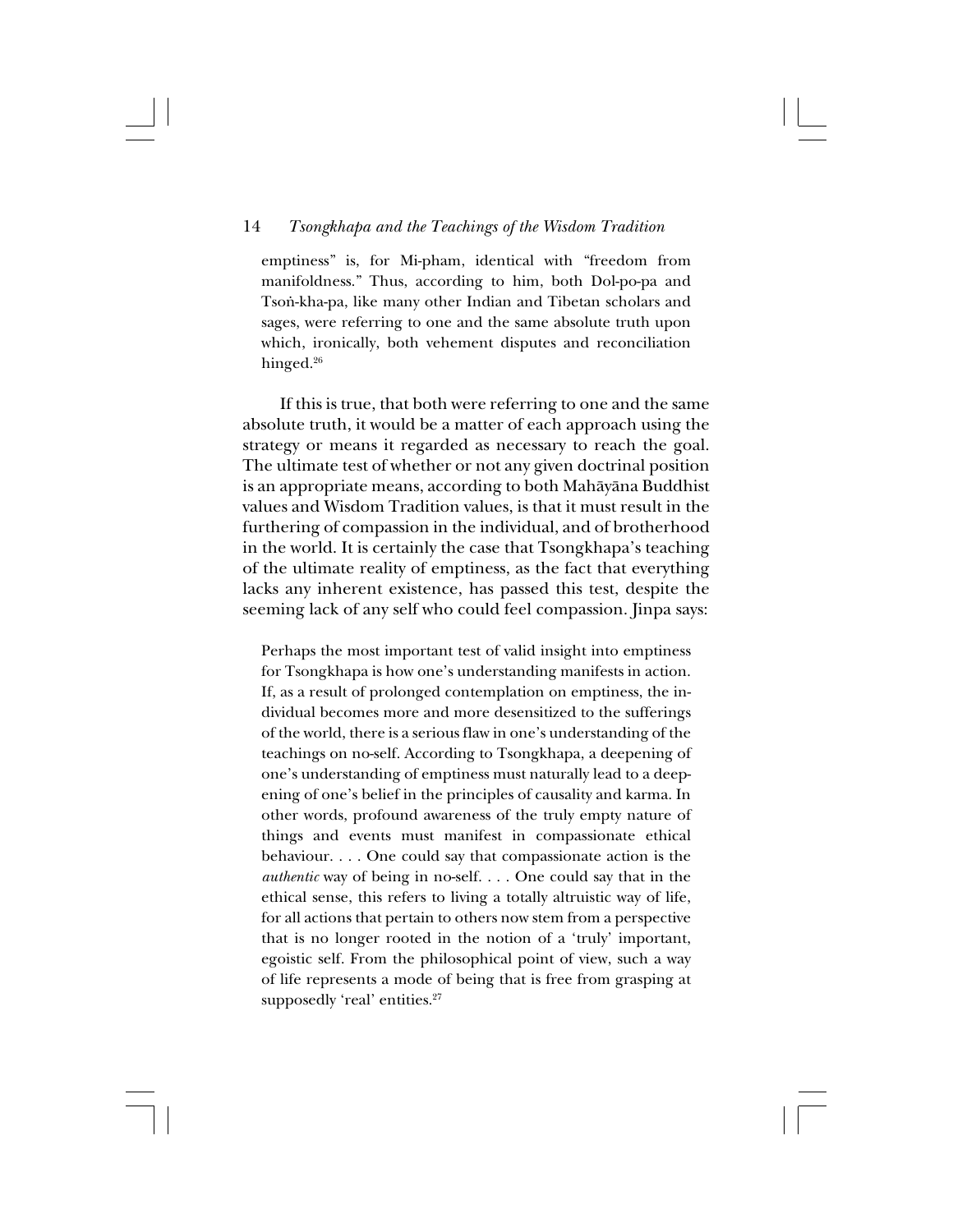The basic ethical teachings of Tsongkhapa have been seen to agree with those of the Wisdom Tradition, while the basic doctrinal teachings have been seen to disagree. Students of the Wisdom Tradition, those who look upon Tsongkhapa as a main teacher in their lineage, will not say of the doctrinal teachings that one is right and one is wrong. So they are obliged to try and reconcile them. While the reconciliation proposed by Mipham has not yet found acceptance among Tsongkhapa's Gelugpas, nor is it likely to any time soon, it may well fare better among students of the Wisdom Tradition.28

#### **Notes**

1. *The Mahatma Letters to A. P. Sinnett from the Mahatmas M. & K. H.*, transcribed and compiled by A. T. Barker, first edition, London: 1923; second edition, corrected, London: 1926; third and revised edition, edited by Christmas Humphreys and Elsie Benjamin, Adyar, Madras: Theosophical Publishing House, 1962, pp. 43-44; . . . in chronological sequence, arranged and edited by Vicente Hao Chin, Jr., Quezon City, Philippines: Theosophical Publishing House, 1993, p. 62.

2. *The Theosophical Glossary*, by H. P. Blavatsky, 1892; photographic reprint, Los Angeles: The Theosophy Company, 1971, p. 305.

3. *H. P. Blavatsky Collected Writings*, [compiled by Boris de Zirkoff,] vol. 14, Wheaton, Ill.: Theosophical Publishing House, 1985, p. 425, from her "Amita Buddha, Kwan-shai-yin, and Kwan-yin—What the 'Book of Dzyan' and the Lamaseries of Tsong-kha-pa Say."

4. The teachers behind the Theosophical movement were not known as Mahatmas in Tibet, but rather as Byang chubs, pronounced Chang chub, the Tibetan translation of the Sanskrit word Bodhisattva. See on this: *The Mahatma Letters to A. P. Sinnett,* letter no. 49, 1st and 2nd eds., p. 285; 3rd ed., p. 281; chronological ed., letter no. 20, p. 75 (Byang-tzyoobs, Tchang-chubs); and *H. P. Blavatsky Collected Writings*, vol. 4, p. 16 (Byang-tsiub); vol. 6, pp. 97, 101, 109, 273 (Byang-tsiubs). Mahatma is only an Indian name for them adopted by Theosophical writers then living in India, because it was better known among the people there. See: *Esoteric Buddhism*, by A. P. Sinnett, fifth ed., 1885,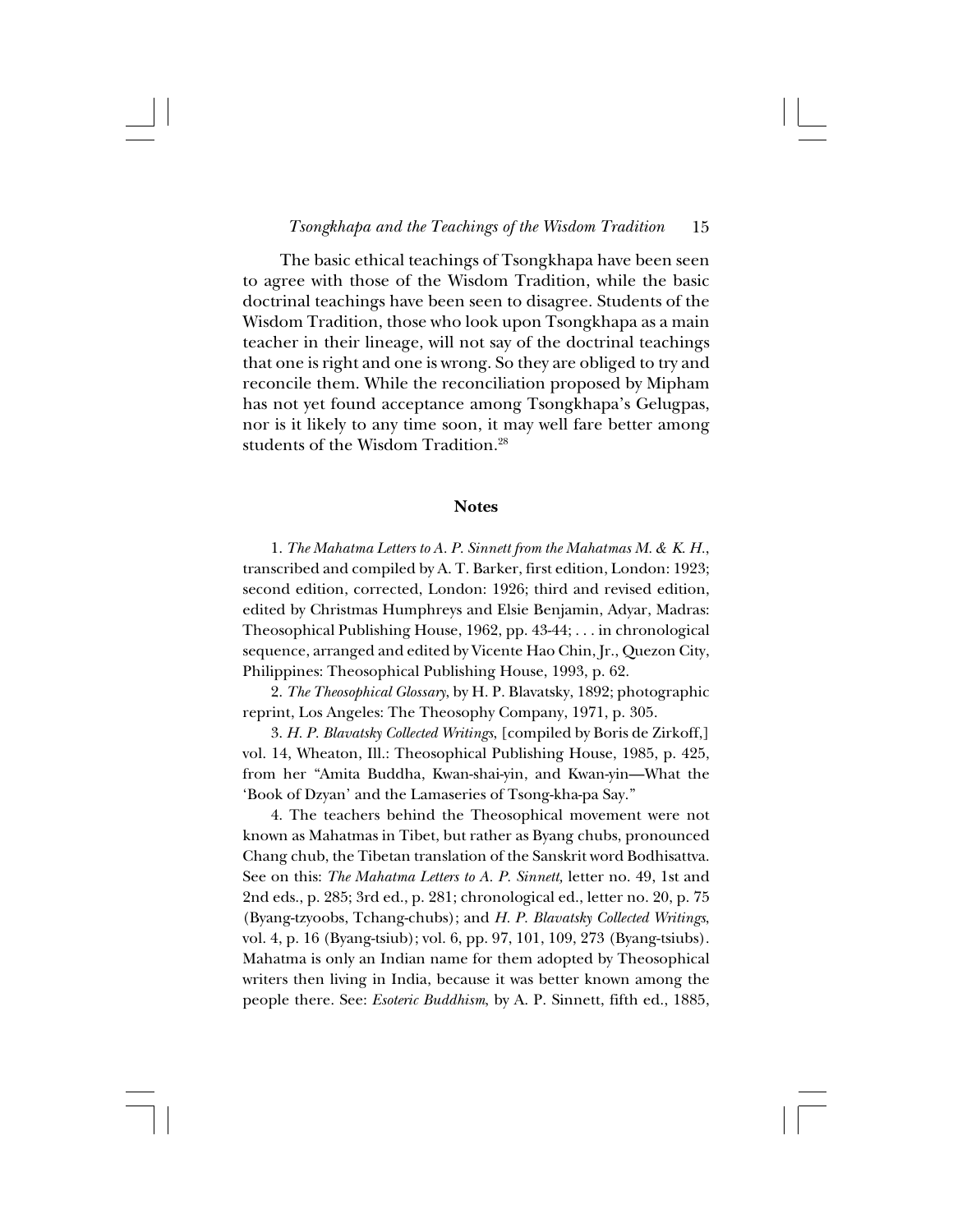pp. 7-8. Nonetheless, the term Mahåtma can be found in old Buddhist texts such as the *Yukti-șașțikā* by Nāgārjuna, verses 4, 50, 54, 58. For an English translation of this text, see: *Nagarjuniana: Studies in the Writings and Philosophy of Någårjuna*, by Chr. Lindtner, 1982, pp. 100-119. This text has also been translated as "The *Yuktisastikākārikā* of Nāgārjuna," by Fernando Tola and Carmen Dragonetti, *Journal of the International Association of Buddhist Studies*, vol. 6, no. 2, 1983, pp. 94-123; reprinted in their 1995 book, *On Voidness: A Study on Buddhist Nihilism*, pp. 19-51. A new translation is *Någårjuna's Reason Sixty with Chandrakîrti's Reason Sixty Commentary*, by Joseph John Loizzo and the AIBS Translation Team, 2007.

5. *H. P. Blavatsky Collected Writings*, vol. 14, p. 427. See also vol. 4, p. 11, which appears to be the original source of this statement.

6. Among the many Theosophical references indicating this are, for example: *H. P. Blavatsky Collected Writings*, vol. 6, p. 198: "In Sikkim and Tibet they are called Dug-pas (red-caps), in contra-distinction to the Geluk-pas (yellow-caps), to which latter most of the adepts belong." Ibid., p. 272: "Even Csoma de Körös knew very little of the *real gelukpas* and Esoteric Lamaism." Vol. 4, p. 18: "a lamasery, with a school attached where the orphans of Red Caps, and the converted Shammars should be instructed in the 'Good Doctrine' of the Gelukpas." Vol. 14, p. 433: "None of these has ever received his information from a genuine Gelugpa source: all have judged Buddhism from the bits of knowledge picked up at Tibetan frontier lamaseries, in countries thickly populated by Bhutanese and Lepchas, Böns, and red-capped Dugpas, along the line of the Himålayas. . . . None of these have anything to do with the real philosophical Buddhism of the Gelugpas, or even of the most educated among the Sakyapa and Kadampa sects."

7. "View of the Chohan on the T.S.," more commonly known as the Maha-Chohan's letter, published in a number of places, including *The Mahatma Letters to A. P. Sinnett*, chronological ed., p. 480, and also is available online here at: www.easterntradition.org. The asterisked quote within this quote is given in the original as from "Rhys Davids," but appears instead to be a paraphrase from *Narratives of the Mission of George Bogle to Tibet and of the Journey of Thomas Manning to Lhasa*, edited by Clements R. Markham, London: Trübner and Co., 1876, p. xlvii.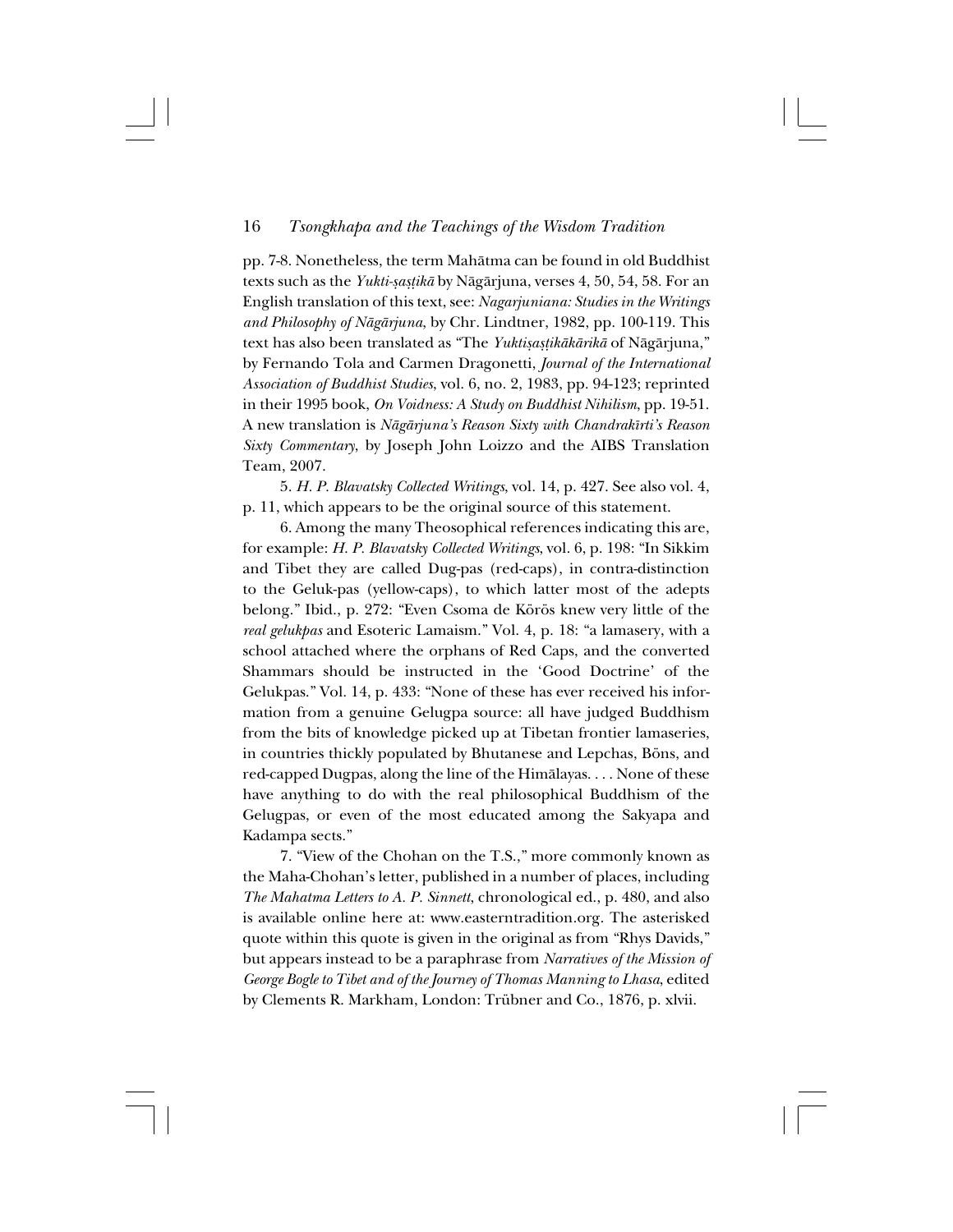8. *The Secret Doctrine*, by H. P. Blavatsky, 2 vols., first edition, 1888; many reprints; I use the definitive edition prepared by Boris de Zirkoff (pagination unchanged), Adyar, Madras: Theosophical Publishing House, 1978, vol. 1, pp. 13-17. The fundamental propositions of the Secret Doctrine are also found re-stated and expanded in *A Treatise on Cosmic Fire*, by Alice Bailey, New York: 1925, pp. 3-7.

9. *Essence of the Heart Sutra: The Dalai Lama's Heart of Wisdom Teachings*, Boston: Wisdom Publications, 2002.

10. Thupten Jinpa, *Self, Reality and Reason in Tibetan Philosophy: Tsongkhapa's Quest for the Middle Way*, London: RoutledgeCurzon, 2002, p. 60.

11. *The Mahatma Letters to A. P. Sinnett,* letter no. 15, 3rd ed. p. 89. See also letter no. 11, 3rd ed. p. 60: "To comprehend my answers you will have first of all to view the eternal *Essence*, the Swabhavat not as a compound element you call spirit-matter, but as the one element for which the English has no name." In addition, see letter no. 22, 3rd ed. p. 136: "Study the laws and doctrines of the Nepaulese Swabhavikas, the principal Buddhist philosophical school in India, and you will find them the most learned as the most scientifically logical wranglers in the world. Their plastic, invisible, eternal, omnipresent and unconscious Swabhavat is Force or *Motion* ever generating its electricity which is life."

12. Thupten Jinpa, "Delineating Reason's Scope for Negation: Tsongkhapa's Contribution to Madhyamaka's Dialectical Method," *Journal of Indian Philosophy*, vol. 26, no. 4, Aug. 1998, pp. 297, 299. This is restated in his book, *Self, Reality and Reason in Tibetan Philosophy*, on pp. 62-63. I have quoted this from his journal article rather than from his book, because when he slightly rephrased this in his book, he took out the word "*svabhåva*" and used instead the words "essentialist" and "intrinsic existence," respectively, in the two occurrences.

13. Thupten Jinpa, ibid., p. 295. This is paraphrased in his book on p. 61. Note that the word "suggesting" used in Jinpa's sentence, "Tsongkhapa is suggesting that the absence of intrinsic being is the ultimate nature of reality," is only a concession to modern scholarly norms of usage. It has become customary in scholarly circles to only "suggest" things, not to declare them. But in fact, Tsongkhapa is here doing more than just suggesting; this is his firmly held position.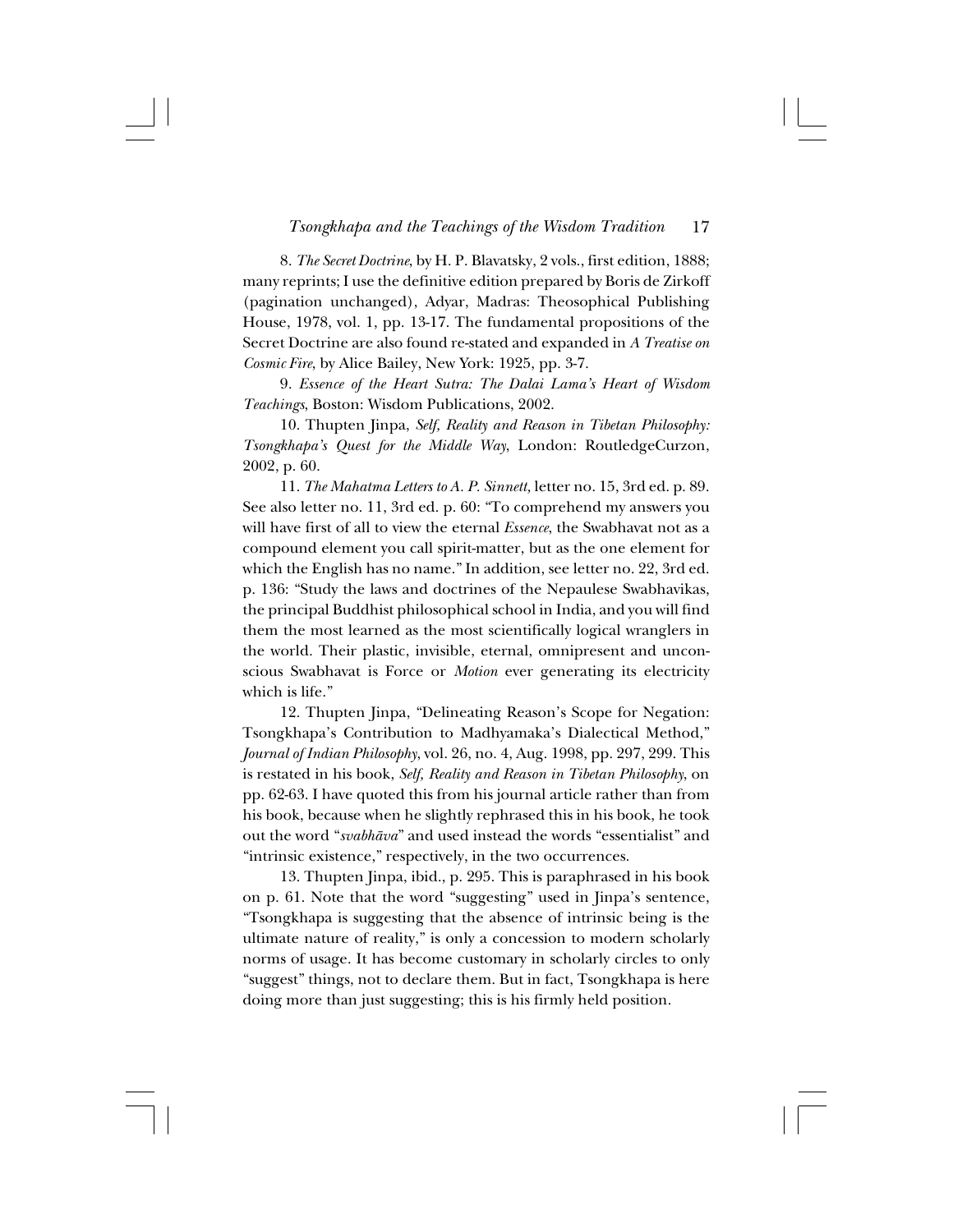14. "Space" as the translation of *śūnyatā* was adopted from the early translation of the *Heart Sütra* by Samuel Beal, found in his book, *A Catena of Buddhist Scriptures from the Chinese*, London: Trübner & Co., 1871, pp. 282-284. This translation was quoted by Blavatsky in her notes to T. Subba Row's article, "The Aryan-Arhat Esoteric Tenets on the Sevenfold Principle in Man," published in *The Theosophist*, vol. 3, no. 4, January, 1882, pp. 93-99. This article along with her notes was reprinted in *H. P. Blavatsky Collected Writings*, vol. 3, where the "space (sûnyatâ)" quote occurs on pp. 405-406.

Then in the Proem to *The Secret Doctrine*, vol. 1, pp. 14 ff., where the three fundamental propositions are given, absolute abstract space is one of the two aspects under which the first proposition, namely, an omnipresent, eternal, boundless, and immutable principle, is said to be symbolized. The second of the two aspects under which it is said to be symbolized is absolute abstract motion. However, when speaking of this boundless, immutable principle, it is often simply called "space," as in the esoteric Senzar Catechism quoted immediately below.

The reason that space must be primary, when the omnipresent, eternal, boundless, and immutable principle in symbolized under two aspects, is that for motion to exist, there must be something to move (see Mahatma letter no. 22, 3rd ed. p. 139). Hence, space is in some sense substantial, however imponderable, and cannot here be a mere absence. [Later research indicates that "space" is here the translation not of *≈ünyatå* but of *dhåtu*, meaning both "basic space" (Tib. *dbyings*) and "element" (Tib. *khams*), as in the one element.]

15. *The Secret Doctrine*, vol. 1, p. 9.

16. Blavatsky's notes on "The Aryan-Arhat Esoteric Tenets on the Sevenfold Principle in Man," in *H. P. Blavatsky Collected Writings*, vol. 3, p. 423.

17. Blavatsky's notes, ibid., pp. 405-406 fn.

18. Thupten Jinpa, *Self, Reality and Reason*, pp. 174-175.

19. *The Secret Doctrine*, vol. 1, p. 9.

20. *The Secret Doctrine*, vol. 1, pp. 27, 28.

21. *The Secret Doctrine*, vol. 1, p. 289. These are "Extracts from a private commentary, hitherto secret."

22. Thupten Jinpa, *Self, Reality and Reason*, p. 139. On the *åtman* question, see "Åtman/Anåtman in Buddhism and Its Implication for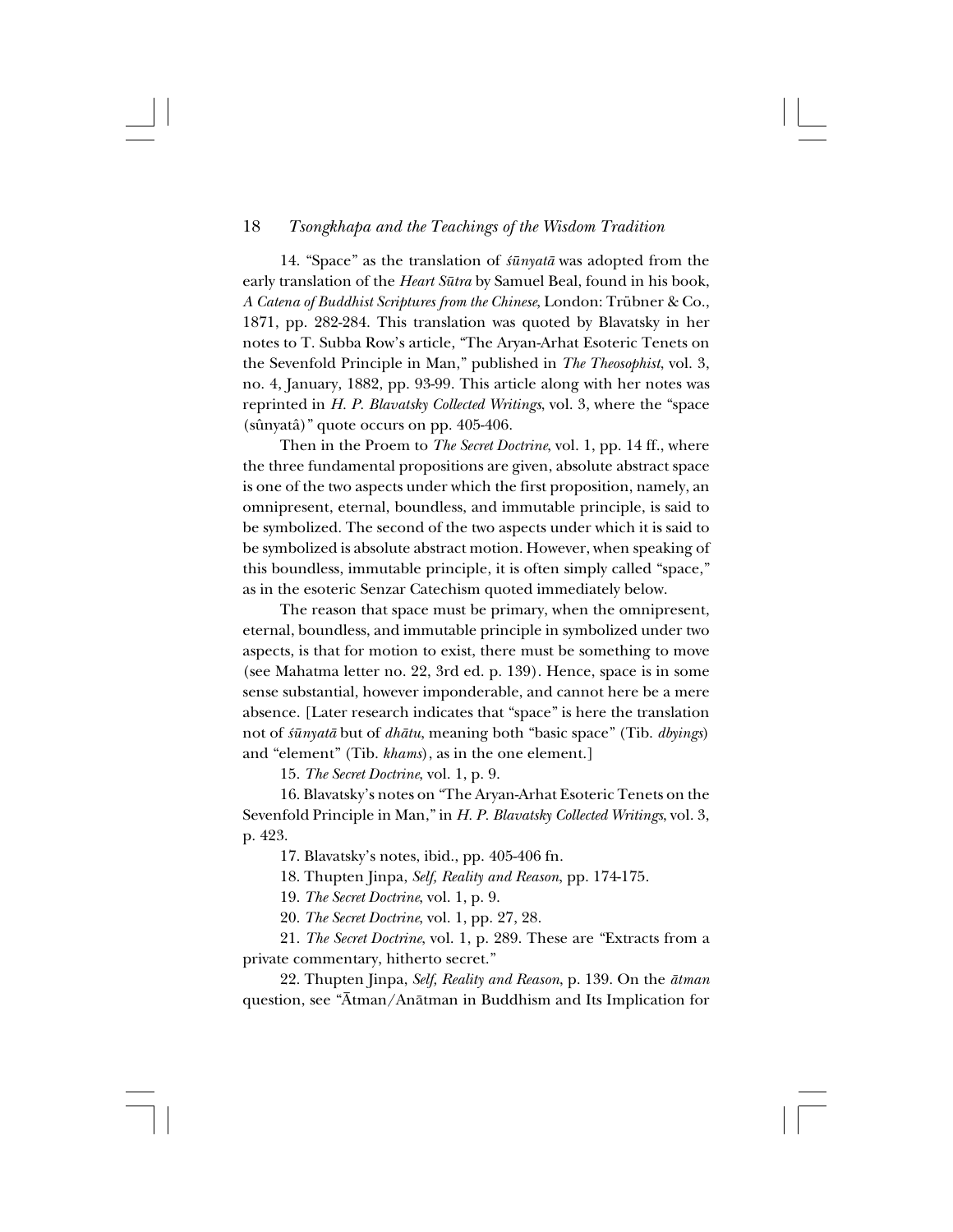the Wisdom Tradition," by Nancy Reigle, available on this website: www.easterntradition.org.

23. This denial of even the conventional existence of the *ålayavijƌna* is found in Tsongkhapa's *Notes on the Eight Great Difficult Points of the Müla-madhyamaka-kårikå* (*rTsa ba shes rab kyi dka' gnad chen po brgyad kyi brjed byang*), written down from his lectures by his disciple rGyal-tshab-rje. It was made known in Lobsang Dargyay's article, "Tsong-Kha-pa's Understanding of Pråsa∫gika Thought," *Journal of the International Association of Buddhist Studies*, vol. 10, no. 1, 1987, pp. 55- 65. He summarizes this point on p. 60 as follows:

(1) Negation of *ålayavij∆åna*: Tsong-kha-pa claims that the Prāsaṅgika system denies the existence of *ālayavijñāna* even on the conventional (*samvrti*) level, not to mention on the ultimate (*paramårtha*) level.

These eight difficult points, or unique tenets, formed the subject of a Ph.D. thesis by Daniel Cozort that was later revised and published as *Unique Tenets of the Middle Way Consequence School*, Ithaca, N.Y.: Snow Lion Publications, 1998. This book includes translations of three commentaries on them. The text itself of the eight difficult or crucial points was translated by David Seyfort Ruegg in *Two Prolegomena to Madhyamaka Philosophy: Candrakīrti's Prasannapadā Madhyamaka-vrttih on Madhyamakakårikå I.1, and Tso∫ kha pa Blo bza∫ grags pa/rGyal tshab Dar ma rin chen's dKa' gnad/gnas brgyad kyi zin bris, Annotated Translations. Studies in Indian and Tibetan Madhyamaka Thought, Part 2*. Wiener Studien zur Tibetologie und Buddhismuskunde, vol. 34. Wien: Arbeitskreis für Tibetische und Buddhistische Studien, Universität Wien, 2002. The denial of the *ālaya-vijñāna* is the first of these eight difficult or crucial points, or unique tenets.

24. See "The Doctrinal Position of the Wisdom Tradition: Great Madhyamaka," available on this website: www.easterntradition.org.

25. From Dorji Wangchuk, "The rÑin-ma Interpretations of the Tathågatagarbha Theory," *Wiener Zeitschrift für die Kunde Südasiens*, vol. 48, 2004, p. 199.

26. Ibid., pp. 200-201. For a source statement by Mipham on this, see *Speech of Delight: Mipham's Commentary on Śāntarakṣita's Ornament of the Middle Way*, translated by Thomas Doctor, Ithaca, N.Y.: Snow Lion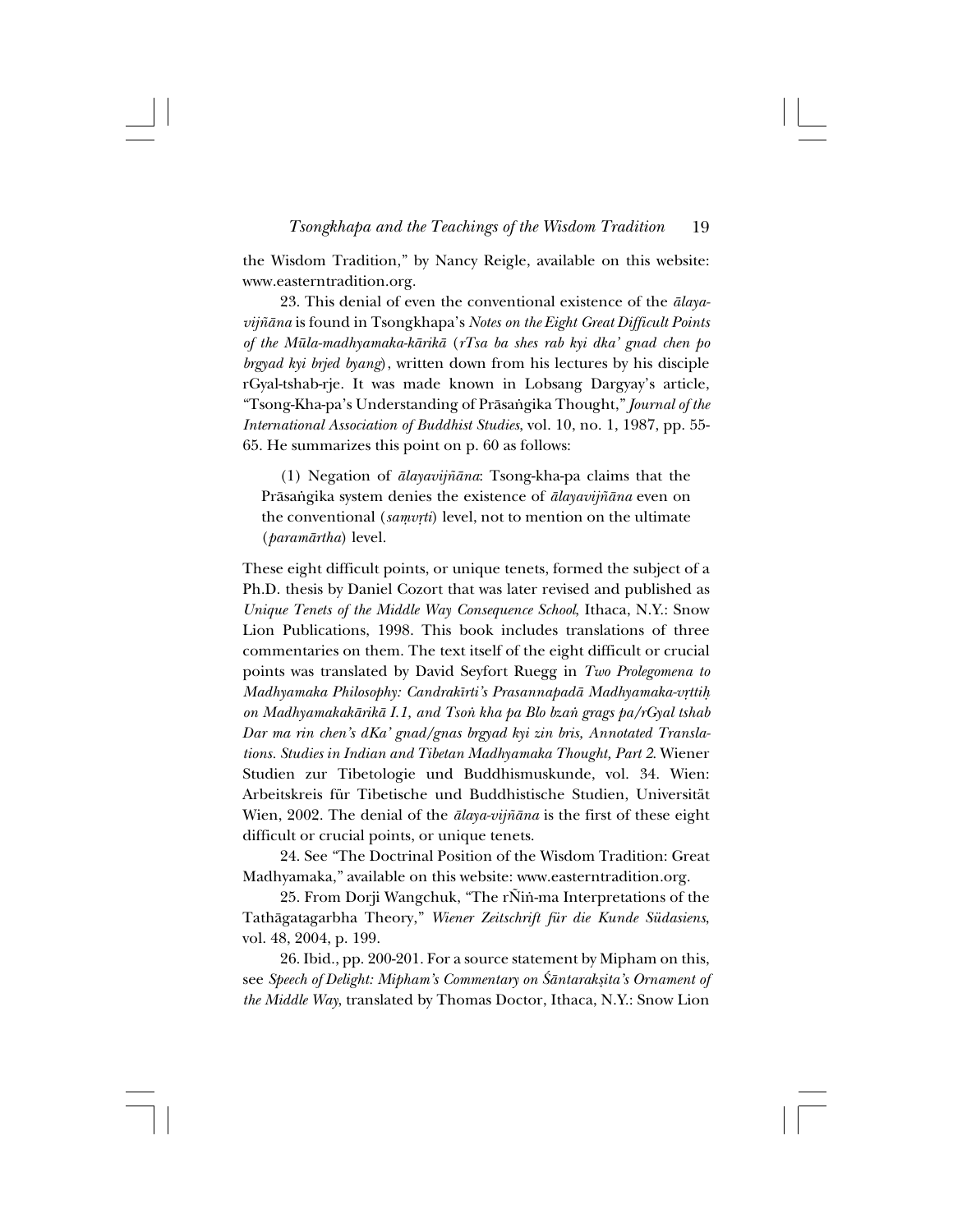Publications, 2004, pp. 130-133; the same statement in *The Adornment of the Middle Way: Shantarakshita's Madhyamakalankara with Commentary by Jamgön Mipham*, translated by the Padmakara Translation Group, Boston: Shambhala Publications, 2005, pp. 139-140.

The technical term, "freedom from manifoldness" (nisprapañca, *spros dang bral ba*), is not at all easy to render into meaningful English. Thomas Doctor uses "freedom from constructs" here (p. 133), while the Padmakara Translation Group here uses "absence of conceptual extremes" (p. 139).

27. Thupten Jinpa, *Self, Reality and Reason*, p. 183.

28. In a recent account of Mipham's position on emptiness and his qualms about the Gelugpa understanding of it, Mipham is shown as holding that Tsongkhapa's final understanding of emptiness is the same as his, but that Tsongkhapa taught a provisional understanding of emptiness that his Gelugpas mistook for definitive and final. See *Mipham's Dialectics and the Debates on Emptiness*, by Karma Phuntsho, London and New York: RoutledgeCurzon, 2005:

Mipham's reconciliatory tone is heard best in his repeated approbation of Tsongkhapa and his final understanding of Emptiness. [p. 211]

. . . despite the fact that most of [Mipham's] polemical writings are critiques of Tsongkhapa's interpretation and the Gelukpa understanding of Emptiness, he even went as far as to eulogize Tsongkhapa and identify his final understanding of Emptiness with the Primordial Purity (*ka dag*) of Dzogchen thought. He repeatedly argued that Tsongkhapa and other eminent Gelukpa masters like Changkya Rolpai Dorje (1717-86) held views consonant with the Nyingmapa and other Ngarabpa viewpoints, although they taught a provisional understanding of Emptiness that their followers, the Gelukpas, mistook for definitive and final. [p. 16]

Naturally, the Gelugpas, who received Tsongkhapa's teachings in a direct lineage of transmission, find this hard to accept. Nonetheless, if something like this is not the case, there is no real way to achieve the reconciliation that Mipham attempted.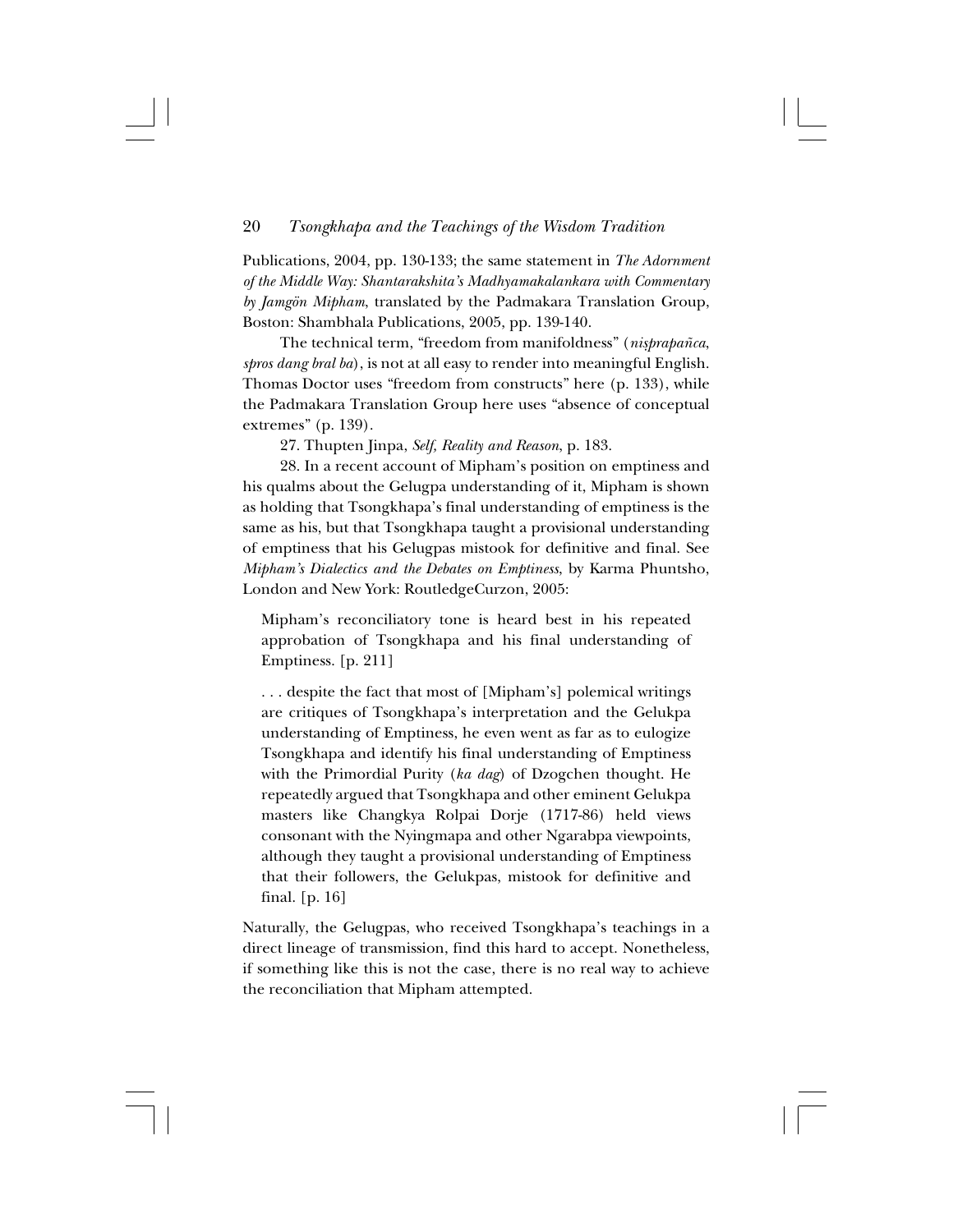# **Appendix 1: Tsongkhapa on No Ultimately Existing Principle**

1. From his very early work, *Golden Garland of Eloquence: Legs bshad gser phreng*, translated by Gareth Sparham, vol. 1: First Abhisamaya, Fremont, Calif.: Jain Publishing Company, 2008, pp. 457-459 [single brackets are Sparham's] [[double brackets are my additions]]:

The assertion, then, [of Dolpopa Shayrap Gyeltsen] that the later works of Maitreya, and the scriptures of the two brothers [Asanga and Vasubandhu] are getting at an unconditioned, ultimately established, final outcome [[*parinißpanna*]] empty of all conditioned phenomena is simply the fabricated nonsense of coarse minds. . . .

And in the section of the emptiness of ultimate reality it [[*Defense of the Three Sütras*]] says,

"Even nirvåña is empty of nirvåña." The ultimate reality nirvåña—is empty of imaginary nirvåña. But does [the Lord] not say that nirvāṇa is "unmoved [[*kuṭastha*]]?" Though that is the philosophy of some thinkers in the Listener vehicle, ultimately there is no dharma called "nirvåña" at all.

Thus here and elsewhere, in many sections, it says again and again that there is an agreement between both [the Lord's] statements that the ultimate, and emptiness are empty of their own-being [[*svabhåva*]], and [the Lord's] assertion that the ultimate and emptiness are unmoving and permanent as the fundamental state that is not empty of being actual emptiness. This [*Defense*] says, "the true nature of dharmas does not exist in its imaginary aspect, and does *not* not exist in the state of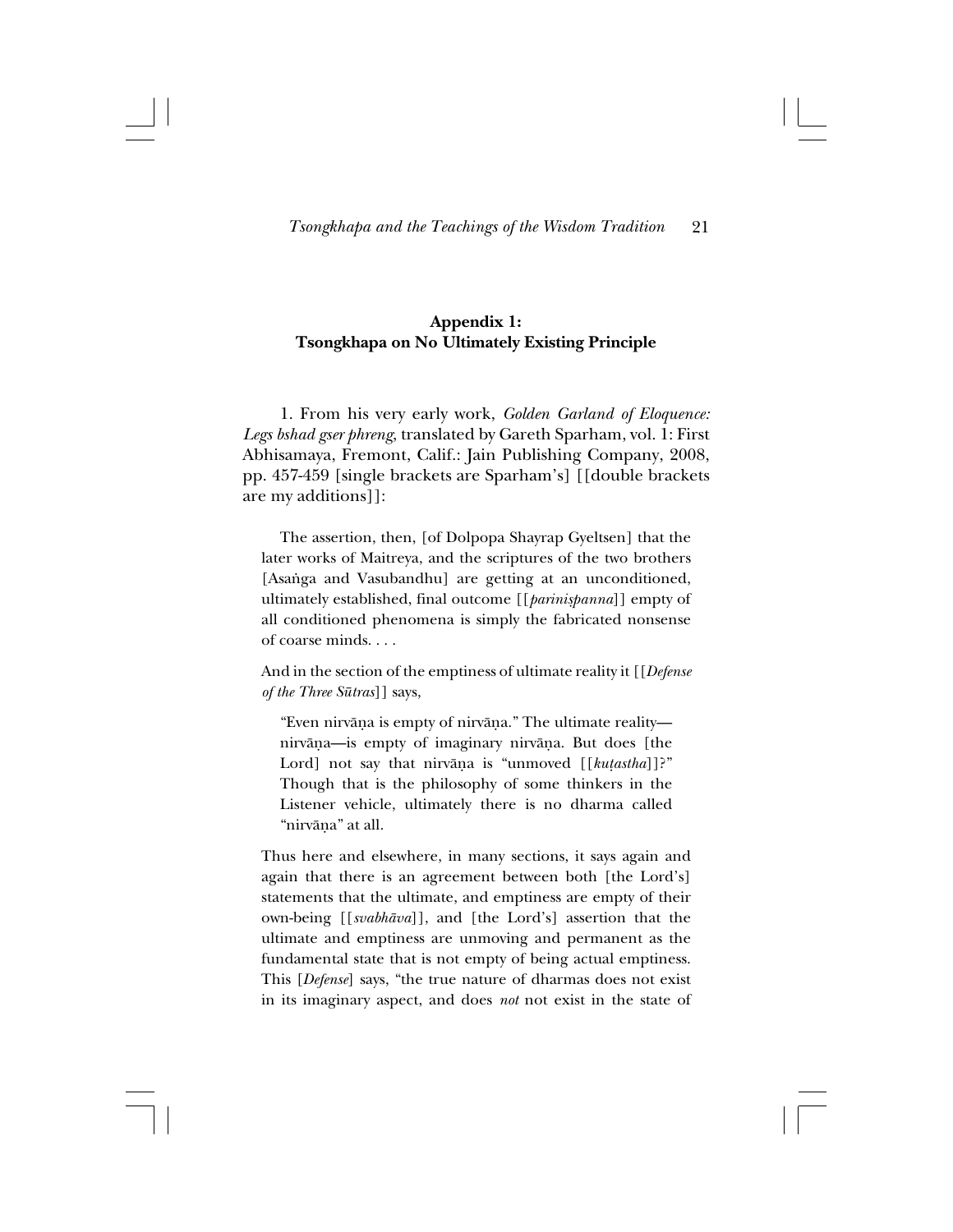non-duality" intending the way dharmas actually exist, worried that negating the own-being free from all extremes in a demonstration of what is finally there when the two things that have to be negated have been negated will lead to establishing [that final reality] as an actual extreme [of total annihilation]. It does not say so within asserting that that [true nature of dharmas] is established as permanent and unmoving in fact, because in the emptiness of the unconditioned section it says, "If even in the Listener system they do not ultimately exist, what need to mention that this is also the case in the Emptiness system." It thus says that the unconditioned is not established as fact.

2. From his middle period work, *Ocean of Reasoning; A Great Commentary on Någårjuna's Mülamadhyamakakårikå*, translated by Geshe Ngawang Samten and Jay L. Garfield, New York and Oxford: Oxford University Press, 2006, p. 217, commenting on chapter 7, verse 33cd:

Since, as explained earlier, produced things do not exist inherently in any way, how could these four unproduced phenomena—cessation occasioned by analysis, cessation not occasioned by analysis, space, and reality—exist inherently? They cannot! This is explained clearly.

It follows from the extensive refutation of the true existence of produced things that there is no way that unproduced phenomena can truly exist. The point of asserting this in this text is that even those who maintain that the unproduced truly exists must maintain that it is an object of authoritative cognition. In that case, this argument refutes them: "The object to be measured is not measured." Even if they maintain them to be objects to be achieved, "Whatever is to be achieved is not achieved" refutes them. Even if they maintain that it abides on a certain ground, "Whatever endures does not endure" refutes them. Even if they posit them as the cause of achievement, they are refuted as it is explained in the "Examination of the Aggregates." Those who posit them in terms of characteristics and characterized should be refuted as it is explained in the "Examination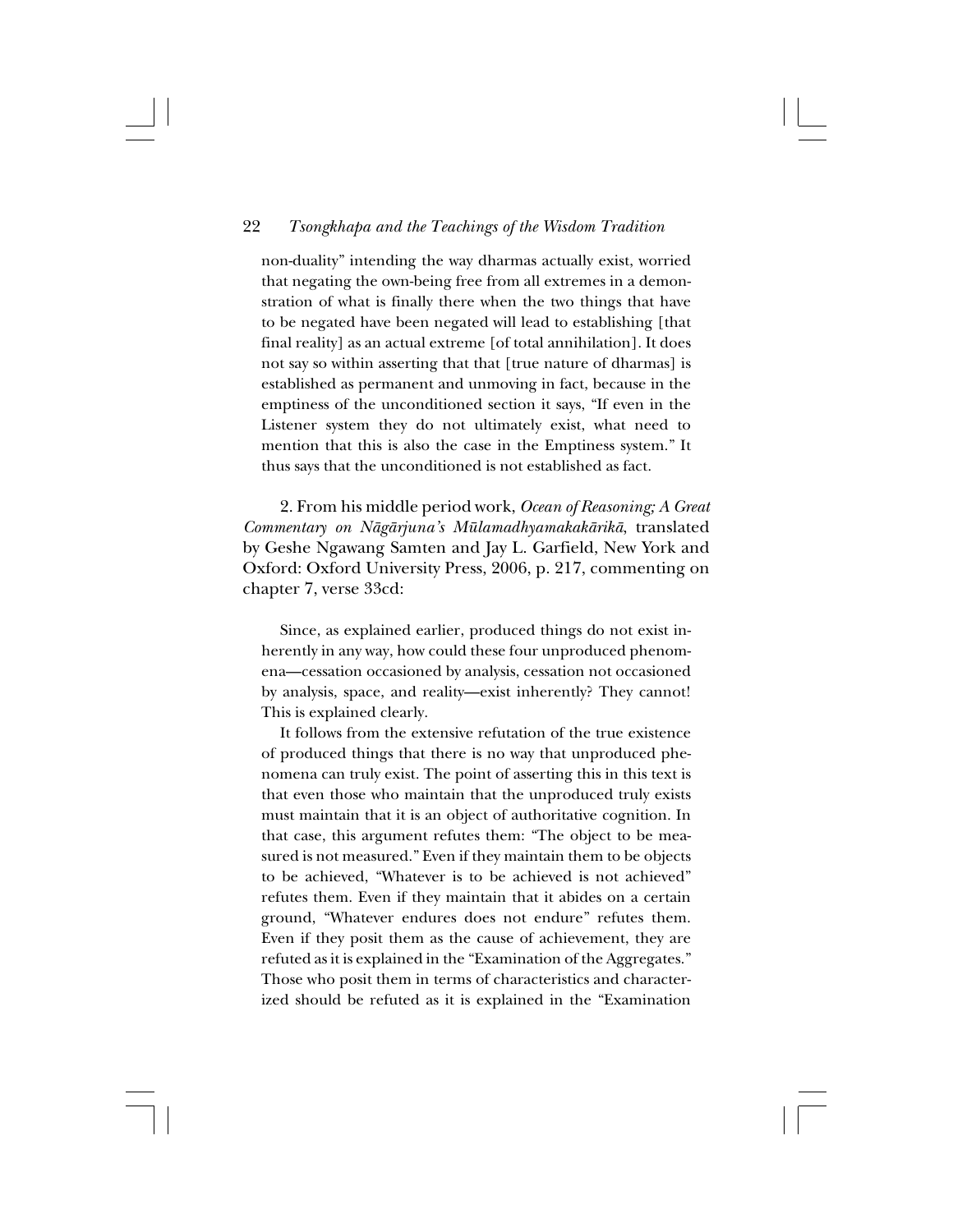of the Elements." Following these examples, the arguments explained in the other previous chapters could be reformulated as refutations.

If these arguments could not refute the true existence of the unproduced as objects to be achieved, etc., it would be impossible to refute the true existence of produced things. These cases are completely similar. Thus, if one develops a good understanding of the arguments advanced by the master, in each chapter all such misunderstandings will be eliminated. Therefore, to say that although the produced are not truly existent, the unproduced are truly existent is the statement of a philosophical neophyte.

3. From one of his last works, the *Medium-Length Exposition of the Stages of the Path to Enlightenment*, the section on "special insight," translated by Jeffrey Hopkins in *Tsong-kha-pa's Final Exposition of Wisdom*, Ithaca, N.Y.: Snow Lion Publications, 2008, p. 101, referring to Någårjuna's *Praise of the Element of Attributes*:

He says that the absence of an inherently established nature in these phenomena is the element of attributes [[*dharmadhåtu*]] that is the object of meditation, and he says that just meditation on it is the supreme purifier of the mind. Therefore, how could it be suitable to cite this [*Praise of the Element of Attributes*] for the position that the emptiness that is the absence of the inherent establishment of phenomena appearing in this way is an annihilatory emptiness and that, therefore, a truly existent emptiness separate from it is to be posited as the emptiness that is the object of meditation!

This is like propounding that in order to remove the suffering of fright upon apprehending a snake in the east despite there being no snake there, the demonstration that there is no snake in the east will not serve as an antidote to it, but rather one should indicate, "There is a tree in the west." For, one is propounding that in order to remove the suffering upon adhering to the true existence of what appears in this way to sentient beings, realization that those bases [that is, objects]—which are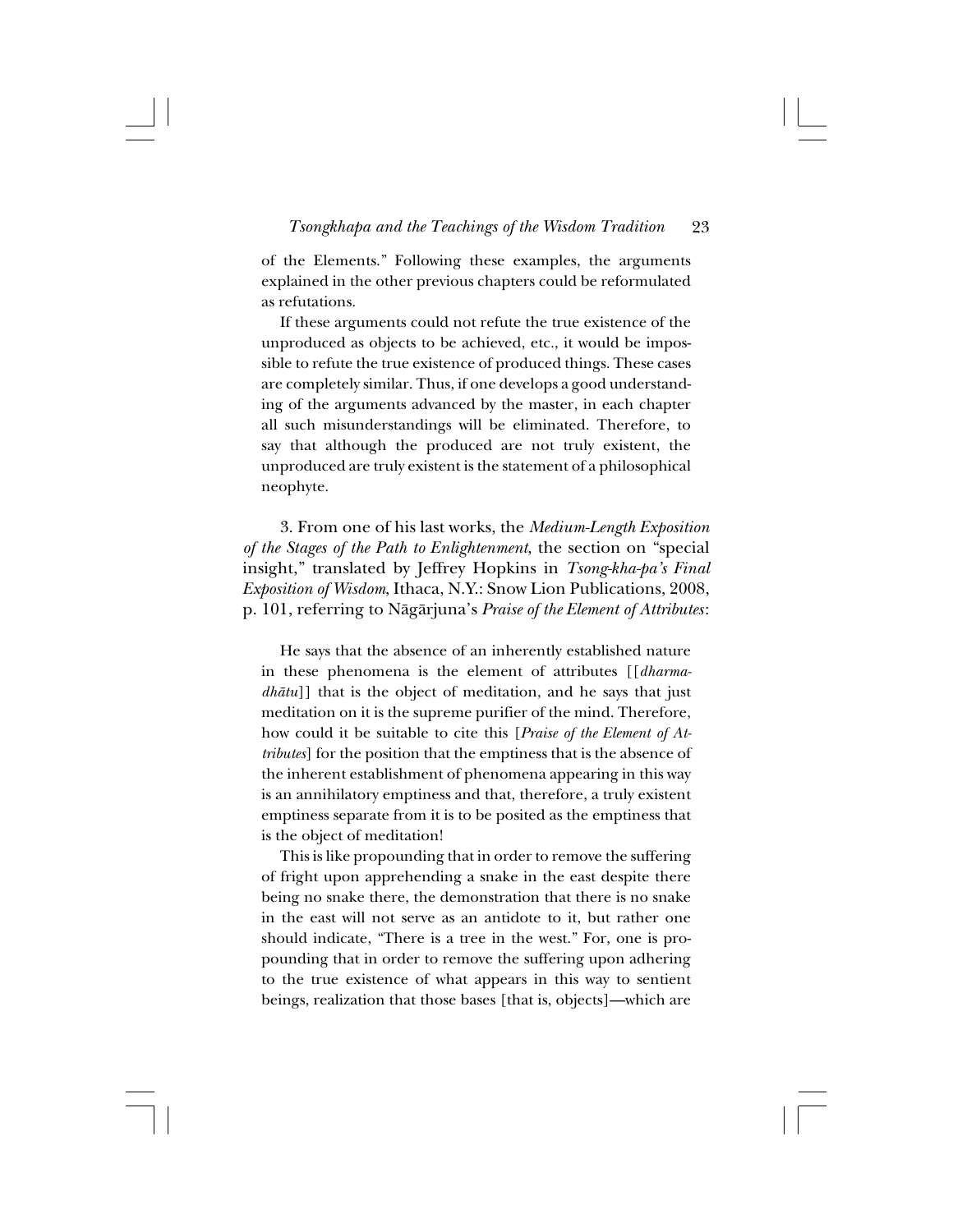apprehended to truly exist—do not truly exist will not serve as an antidote, but that rather one must indicate that some other senseless base truly exists.

The same section of this same Lam-rim work of Tsong-kha-pa's has also been translated by Robert Thurman. Since these works are often not easy to understand, it is always helpful to compare another translation when available. Here is this same passage from *The Life and Teachings of Tsong Khapa*, Dharamsala: Library of Tibetan Works and Archives, 1982, pp. 150-151:

Therefore, Någårjuna, from the very same *Praise*, says, . . . , i.e., that the Ultimate Realm [[*dharma-dhåtu*]] to be contemplated is the very intrinsic nonreality of all things, and that such contemplation is the supreme cultivator of the mind.

Thus, how can it be proper to quote this (in support of) the position that, since the emptiness which is intrinsic realitylessness of things is a nihilistic emptiness, one must employ some different, truly established emptiness as the emptiness to be contemplated? This would be like saying that, to dispel the pain of terror from mistakenly thinking there is a snake to the east, "Showing there is no snake there would not serve as remedy, so one must show that there is a tree to the west!" For, what one is saying here is that the realization of the truthlessness of the objects of truth-habits is no remedy to cure beings' suffering from truth-notions about such apparent things, and that rather one must show that some other irrelevant object truly exists.

4. From his most definitive work, the *Essence of Eloquence*, translated by Robert A. F. Thurman as *Tsong Khapa's Speech of Gold in the Essence of True Eloquence: Reason and Enlightenment in the Central Philosophy of Tibet*, Princeton: Princeton University Press, 1984, pp. 193-194:

Therefore, anyone who maintains that the statements of the intrinsic unreality of all things in scriptures such as the *Transcendent Wisdom* intend all superficial things and do not intend the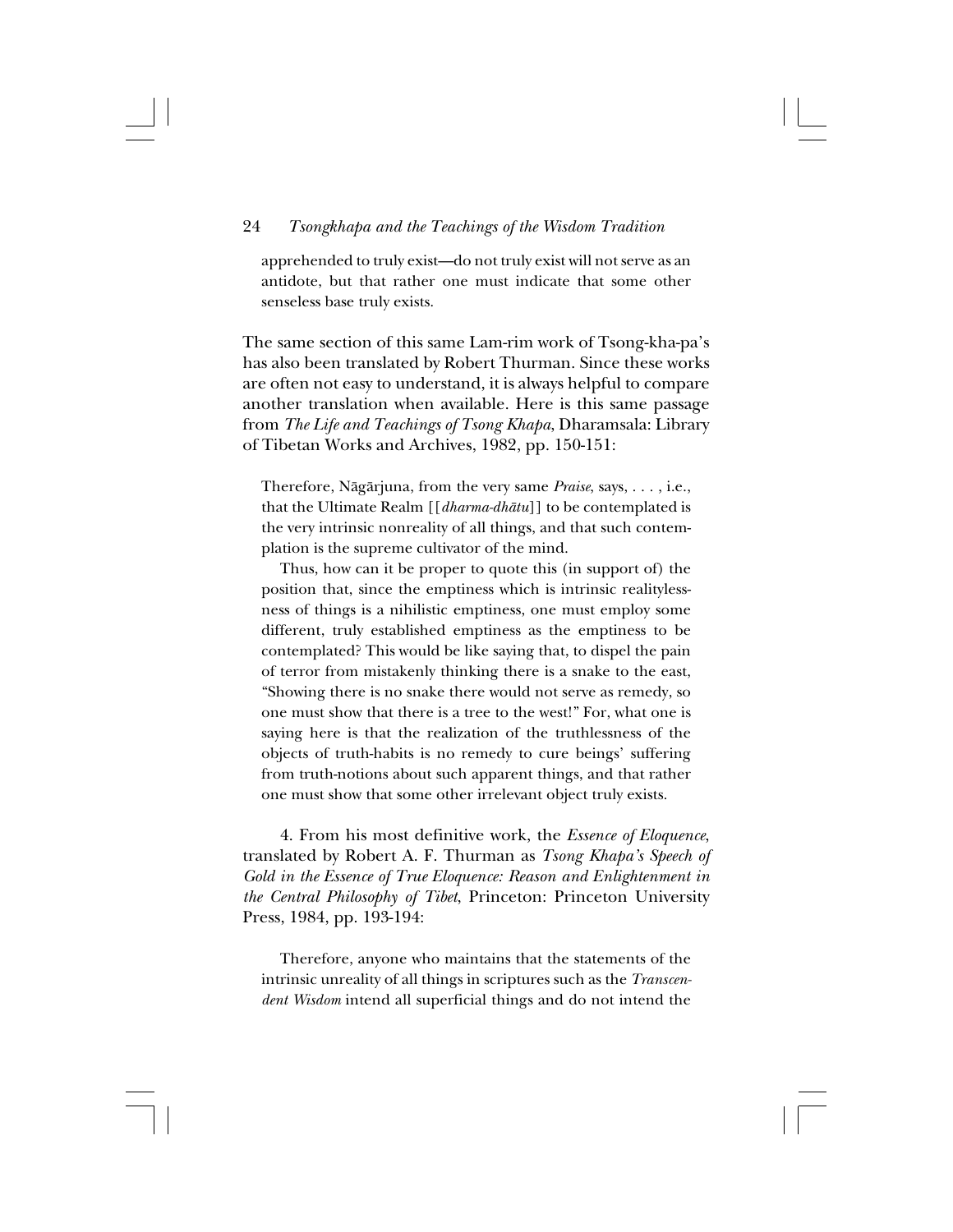absolute, contradicts the *Elucidation* and the treatises of Aryasanga and Vasubandhu, and also departs from the system of the Holy Father and Son [Någårjuna and Åryadeva].

The inquiry into the intention of the statement of intrinsic unreality asks both the intention in declaring unreality and the actual mode of unreality, and the answer deals with both in order. To explain the first, (the Buddha) collected all the statements of unreality or identitylessness with regard to all different categories of things, from form to omniscience, into three unrealities, intending that the explanation of their mode of unreality be easy to understand, since all superficial and ultimate things are contained within these three. However, though (the Buddha) needed to use such a technique, who is there in his right mind who would say that the ultimate was not included among the things declared to be unreal, when the *Mother Scripture*, etc., declared that all things, such as the five aggregates, the twelve media, and the eighteen elements, are non-existent, identityless, unreal; and particularly mentions the intrinsic unreality of all the synonyms of the absolute, such as "emptiness," the "ultimate element," and "reality," etc.?

The same passage has also been translated by Jeffrey Hopkins in his book, *Emptiness in the Mind-Only School of Buddhism; Dynamic Responses to Dzong-ka-ba's The Essence of Eloquence: I*. Berkeley and Los Angeles: University of California Press, 1999, pp. 83-85:

Hence [it is contradictory for some, namely, Dol-bo-ba and others] to explain that the statements in the Perfection of Wisdom Sütras, and so forth, that all phenomena are natureless are in consideration [only] of all conventional phenomena [which, according to them, are self-empty in the sense of being empty of their own true establishment] but do not refer to the ultimate [which, they say, is itself truly established and empty of being any conventional phenomenon]. They thereby contradict the *Sūtra Unraveling the Thought* as well as the texts of Asanga and his brother [Vasubandhu] and are also outside the system of the Superior father [Någårjuna], his spiritual sons, and so forth.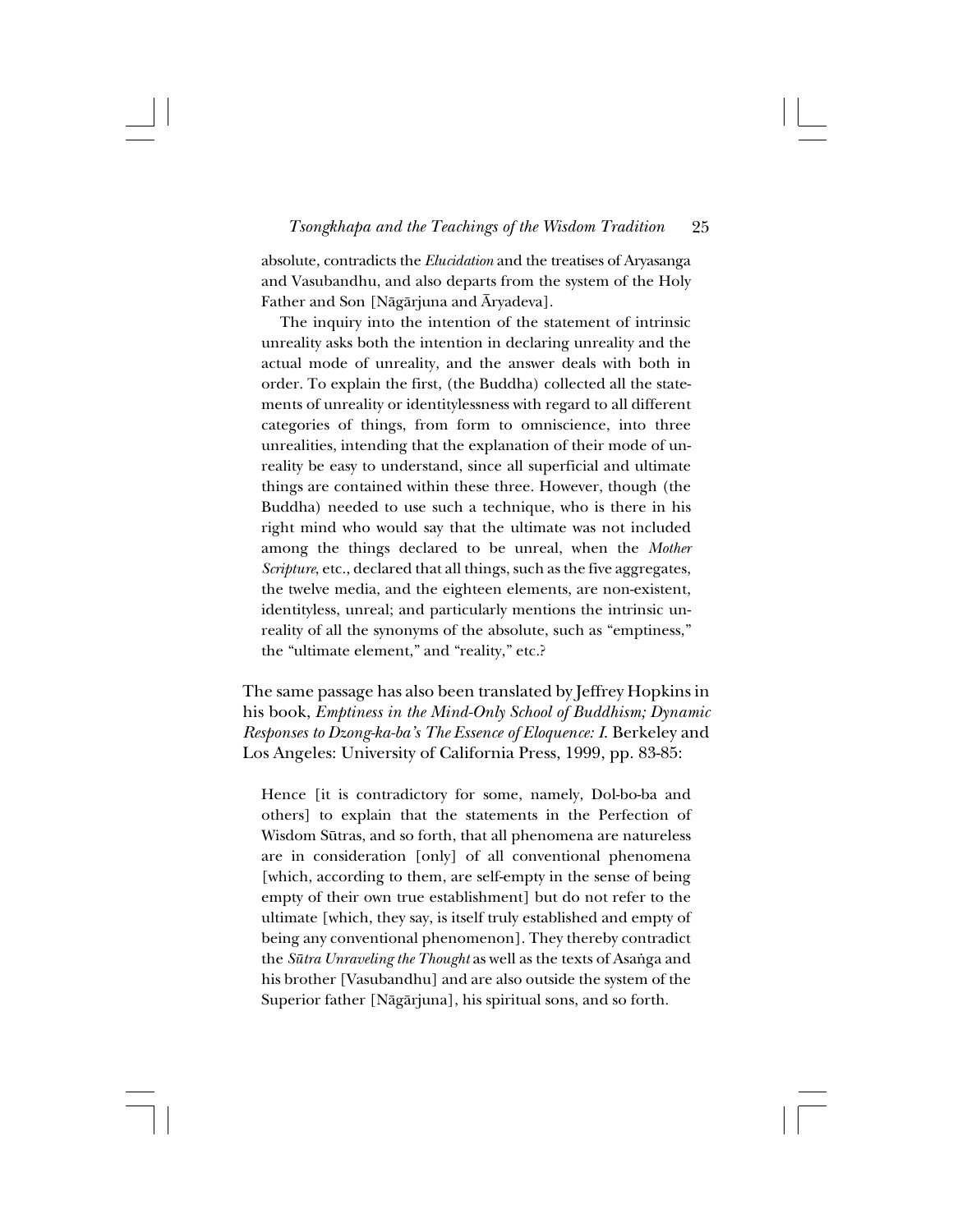It is thus: [When Paramårthasamudgata] asks about that in consideration of which [Buddha] spoke of non-nature, he is asking (1) about what [Buddha] was thinking when he taught non-nature and (2) about the modes of non-nature. Also, the answer indicates those two respectively. From between those two, let us explain the first [that is, what Buddha had as the basis in his thought when in the Perfection of Wisdom Sütras he taught that all phenomena are natureless. There, Buddha] said that the limitless divisions of instances of phenomena ranging from forms through to exalted knowers-of-all-aspects have no nature or inherent nature. These phenomena are included in the three non-natures [that is, three natures—imputational, other-powered, and thoroughly established natures]. Thinking that when it is explained how those are natureless, it is easy to understand [the individual modes of thought that were behind his statement in the Perfection of Wisdom Sütras], he included [all phenomena] into the three non-natures [that is, three natures. For] all ultimate and conventional phenomena are included within those three. Also, with respect to the need for [Buddha's] doing thus, in the Mother Sütras [that is, the Perfection of Wisdom Sütras] and so forth, all phenomena—the five aggregates, the eighteen constituents, and the twelve sensespheres—are described as without thingness, without an inherent nature, and natureless. In particular, mentioning all the terminological variants of the ultimate—emptiness, the element of [a Superior's] qualities, thusness, and so forth—he said that these are natureless. Therefore, who with a mind would propound that the ultimate is not among the phenomena about which it is said that phenomena are natureless!

# **Note to Appendix 1**

One may ask, if there is no ultimately existing principle such as the omnipresent, eternal, boundless, and immutable principle taught as the first fundamental proposition of the Secret Doctrine, what, then, does exist? As summed up by Thupten Jinpa, for Tsongkhapa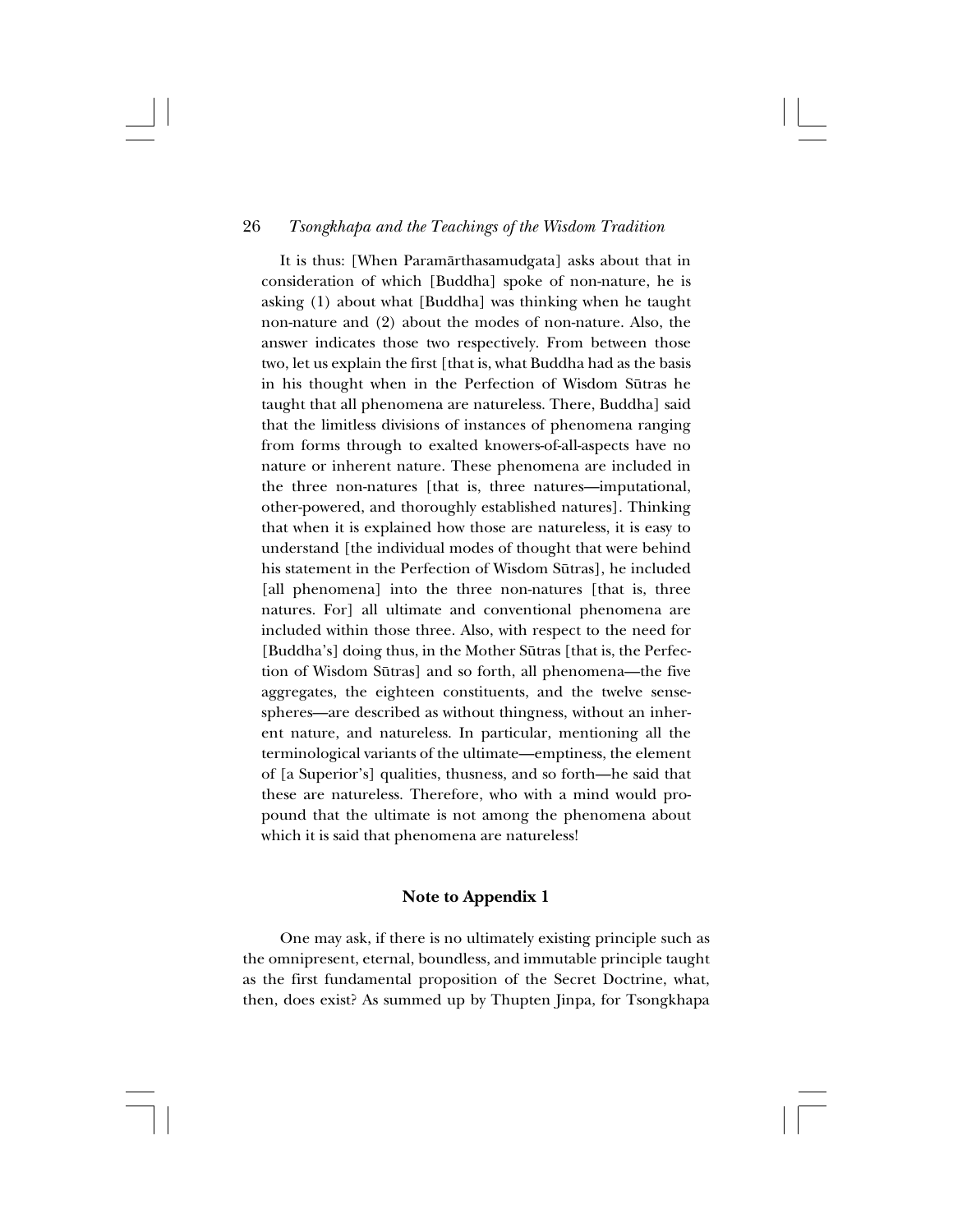there is only conventional existence, only the lived-in world of our everyday experience. Jinpa sums this up in his 2002 book, *Self, Reality and Reason in Tibetan Philosophy: Tsongkhapa's Quest for the Middle Way*:

. . . for Tsongkhapa, to exist is to exist on the conventional level. On the ultimate level, however, no entity's existence remains tenable. [pp. 211-212]

Existence consists of both conventional and ultimate realities. Emptiness, the mode of being of all things and events, is the ultimate, while all other phenomena, both transitory and nontransitory, are conventional realities. However, emptiness cannot be said to exist in-and-of-itself, for this would mean that it is an absolute. So, although emptiness is not a conventional reality, it nevertheless exists on the conventional level. This is because nothing exists as an absolute. Seen in this way, conventional existence equals existence. Thus, one can say that for Tsongkhapa, to exist is to exist in the conventional sense. [pp. 152-153]

Therefore, according to Tsongkhapa, metaphysical postulates such as *åtman*, *brahman*, eternal *dharmas*, indivisible atoms, *ålaya* consciousness, *svasamvedanā* (self-cognizing awareness), and so on are all unnecessary phantom additions to the repertoire of existing things and events. Because of their essentialist metaphysical nature, according to Tsongkhapa, if these entities were to exist, they would possess a categorically distinct ontological status. This is because if they existed, they would have to do so as absolutes. But as we have seen, any notion of absolute is untenable from Tsongkhapa's point of view. . . . By including this third criterion, Tsongkhapa wishes to demonstrate that metaphysical postulates such as *åtman*, *ålaya*, eternal *dharmas*, and so on cannot be accepted as conventionally existent, for these metaphysical categories are incapable of withstanding ultimate analysis. . . . For Tsongkhapa, as shown earlier, the conventional (samvrti) and the ultimate (*paramårtha*) are not two distinct entities with a categorically different ontological status. Rather, they are two aspects of one and the same world. There is only one world, the lived-in world of our everyday experience. [pp. 155, 157, 158]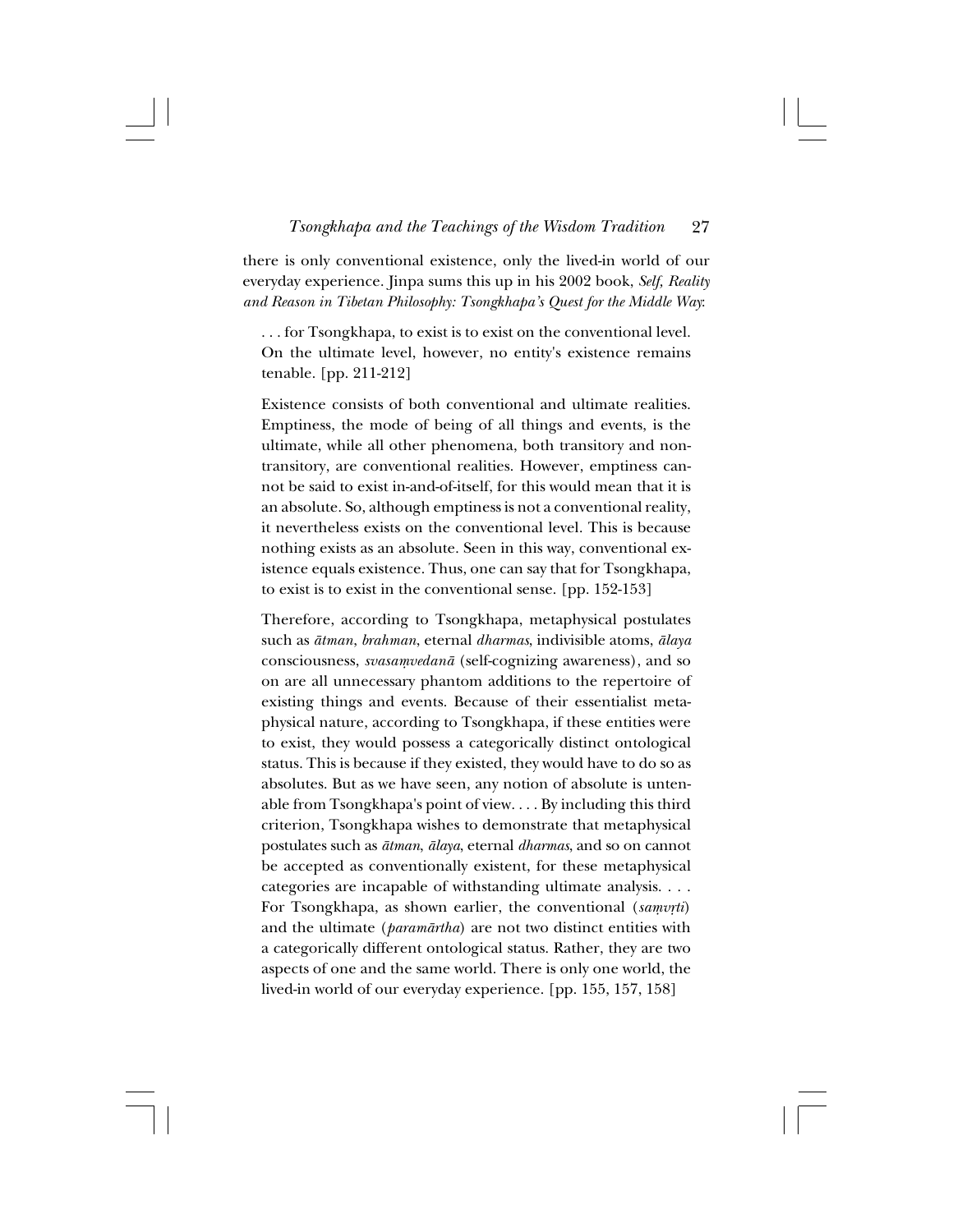# **Appendix 2: On Errors in H. P. Blavatsky's Writings**

It is important to recognize that many of H. P. Blavatsky's statements are not her own. That is, they are not her own in the sense of coming from her adept teachers, but rather they come from the published books available at the time she wrote. This means that, since the information found in these early books is very often faulty, so Blavatsky's statements are very often faulty. In the case at hand, that of Tsongkhapa, Blavatsky wrote:

In an article, "Reincarnations in Tibet," everything that could be said about Tsong-kha-pa was published.<sup>1</sup>

All of the information found in this article, published in 1882, has been regarded by Theosophists as coming from Blavatsky's adept teachers, when in fact some of it came from books that were then available. About Tsongkhapa, Blavatsky wrote in this article:

It was because, among many other reforms, Tsong-Kha-pa forbade necromancy (which is practiced to this day with the most disgusting rites, by the Böns—the aborigines of Tibet—with whom the Red Caps, or Shammars, had always fraternized), that the latter resisted his authority. This act was followed by a split between the two sects. Separating entirely from the Gelukpas, the Dugpas (Red Caps)—from the first in a great minority settled in various parts of Tibet, chiefly its borderlands, and principally in Nepal and Bhutan. But, while they retained a sort of independence at the monastery of Sakya-Jong, the Tibetan residence of their spiritual(?) chief Gong-sso Rinpoche, the Bhutanese have been from their beginning the tributaries and vassals of the Taley-Lamas.<sup>2</sup>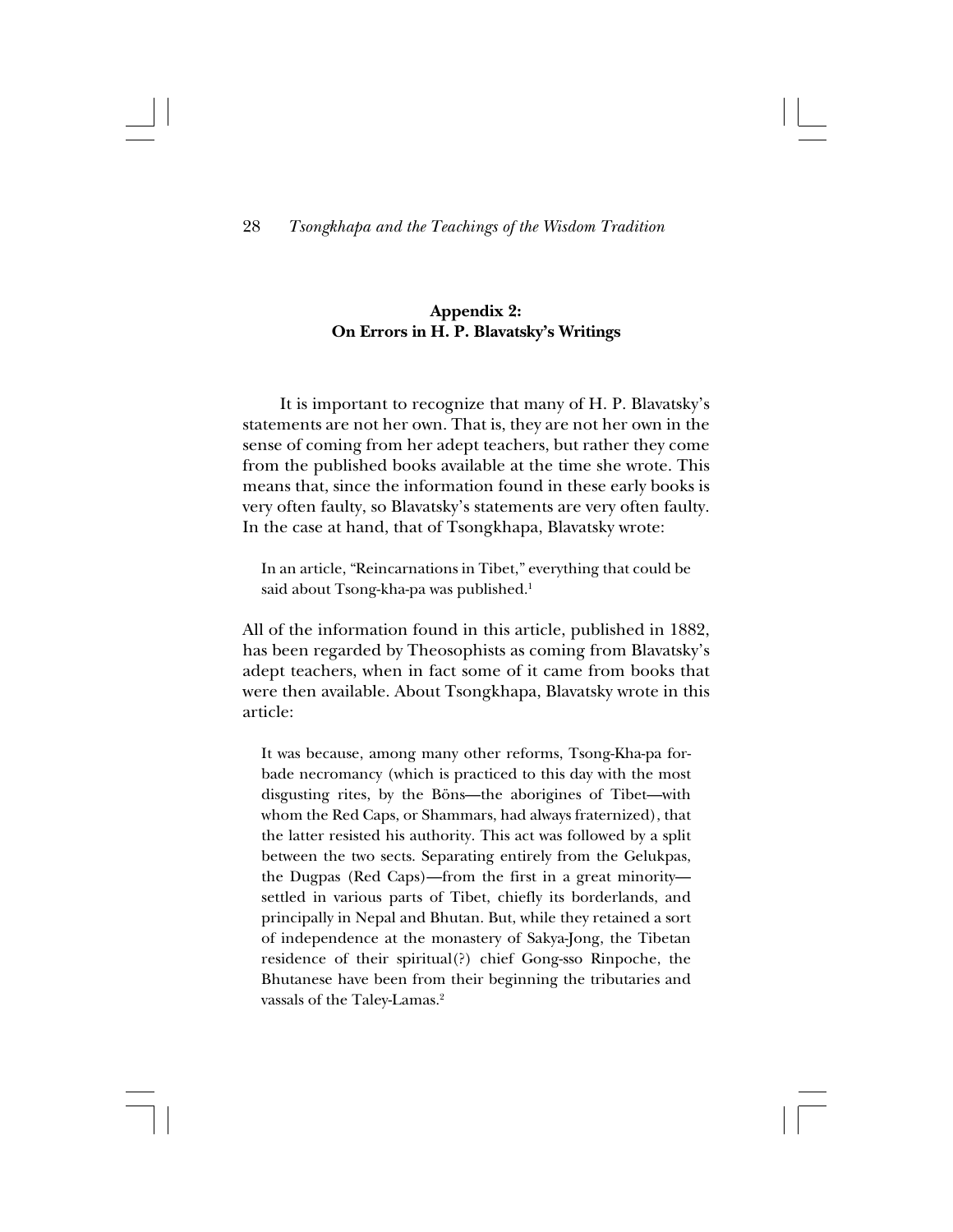Compare this with what is found in an 1876 book by Clements R. Markham, *Narratives of the Mission of George Bogle to Tibet, and of the Journey of Thomas Manning to Lhasa*, a book that is directly referred to by Blavatsky in her article. From p. xlvi:

In the middle of the fourteenth century a great reforming Lama arose in Tibet, named Tsong-khapa, who proved to be an incarnation of one of the Dhyani Buddhas, named Amitabha. . . . He forbade clerical marriages, prohibited necromancy, and introduced the custom of frequent conferences among the Lamas. His reforms led to a schism in the Tibetan church. The old sect, which resisted all change, adhered to their dress, and are called Shammars, or Dukpas, and Red Caps. Their chief monastery is at Sakia-jong, and they retain supremacy in Nepal and Bhutan.

Then on p. lii, after repeating that "the adherents of the older, but now heretical Red sect, still have a large monastery at Sakiajong, and have retained supremacy among the Buddhists in Nepal and Bhutan," Markham adds in a footnote:

The Abbot of the Red Cap monastery at Sakia, in Tibet, has the title of Gongso Rimboché. (Turner, p. 315.)

From this comparison, it is clear that Markham is the source of Blavatsky's above-quoted statements. But this was not known to Theosophists; and A. P. Sinnett in his influential Theosophical classic, *Esoteric Buddhism*, quoted this very same passage from Blavatsky's article, saying about it:

. . . for the complete trustworthiness of which in all its mystic bearings I have the highest assurance  $\ldots$ <sup>3</sup>

Blavatsky, too, repeated this information again in her article, "Tsong-kha-pa—Lohans in China":

Tsong-kha-pa gave the signs whereby the presence of one of the twenty-five Bodhisattvas or of the Celestial Buddhas (Dhyåni-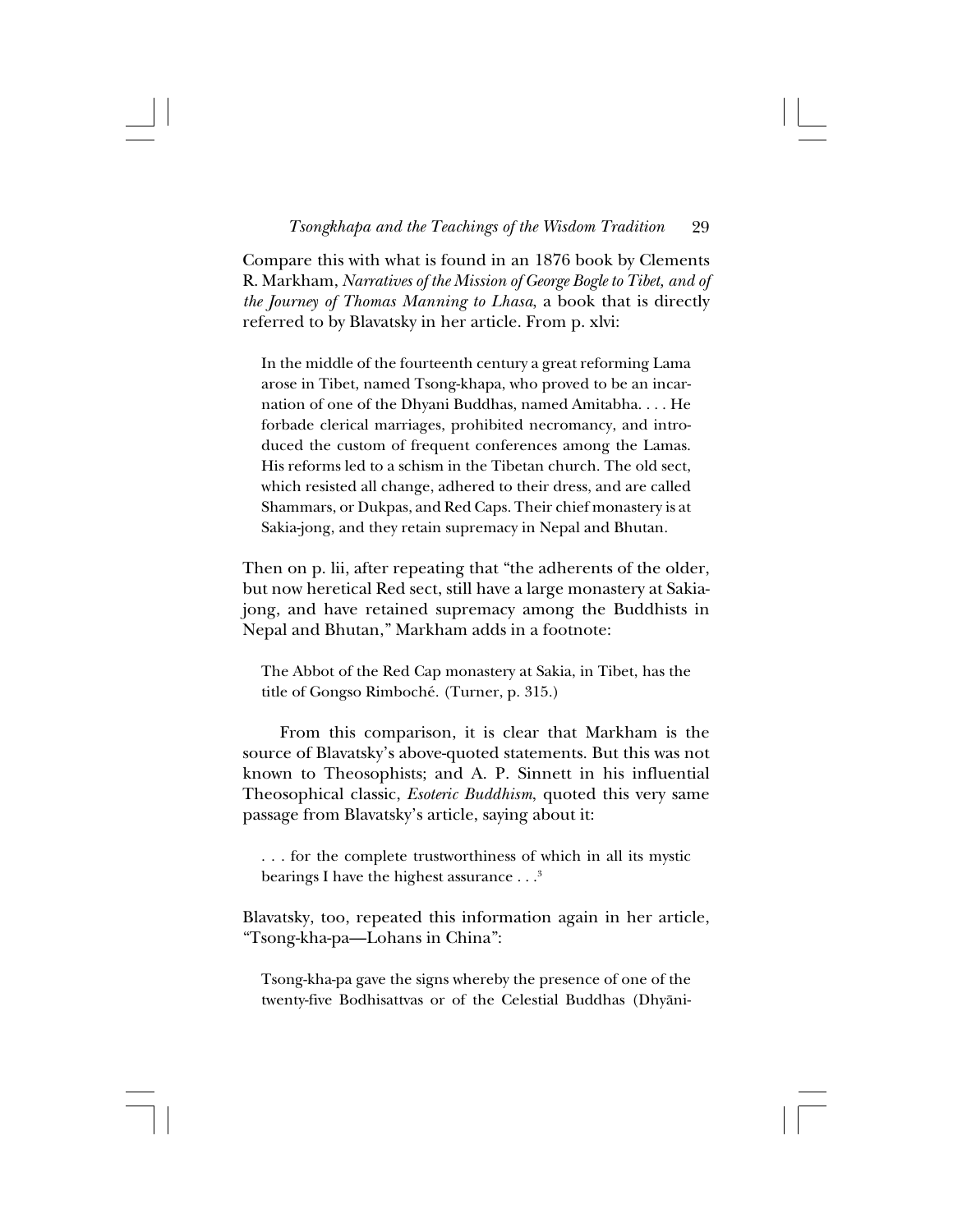Chohans) in a human body might be recognized, and He strictly forbade necromancy. This led to a split amongst the Lamas, and the malcontents allied themselves with the aboriginal Böns against the reformed Lamaism. Even now they form a powerful sect, practising the most disgusting rites all over Sikkim, Bhutan, Nepal, and even on the borderlands of Tibet.<sup>4</sup>

Diehard Theosophists might here say that this information is in fact vouched for by Blavatsky's adept teachers, and that it happens to correspond to what Markham wrote, so Blavatsky was free to use his statements as a source. However, a few lines later in Blavatsky's above-quoted article, she wrote:

The Tashi-Lamas were always more powerful and more highly considered than the Taley-Lamas. The latter are the creation of the Tashi-Lama, Nabang-Lob-Sang, the sixth incarnation of Tsong-Kha-pa--himself an incarnation of Amitabha, or Buddha.<sup>5</sup>

Similarly, a few lines later in Markham's above-quoted book, we find the source of this erroneous statement that the Dalai Lamas are the creation of the Tashi-Lama:

Thus arose the two powerful Abbots of Galdan and Teshu Lumbo, both of the Gelupka or Yellow sect; but the former were soon eclipsed by the superior piety and learning of the incarnations of Teshu Lumbo; and the sixth in succession of those incarnations made himself master of all Tibet, and founded the successions of the Dalai and Teshu Lamas as they now exist. This was Navang Lobsang. He rebuilt the palace or monastery of Potala, at Lhasa, in 1643, and in 1650 he visited the Emperor of China, and accepted the designation of Dalai (or ocean) Lama. After a long reign he went away to reappear as two infants, if not three; for, although he was the fifth Teshu Lama, he was the first Dalai; and since his time there have been two great incarnations of equal rank: the Dalai Lama at Potala, who is an incarnation of the Buddhisatwa Avalokiteswara (or Padma Pani); and the Teshu Lama at Teshu Lumbo, the incarnation of the Dhyani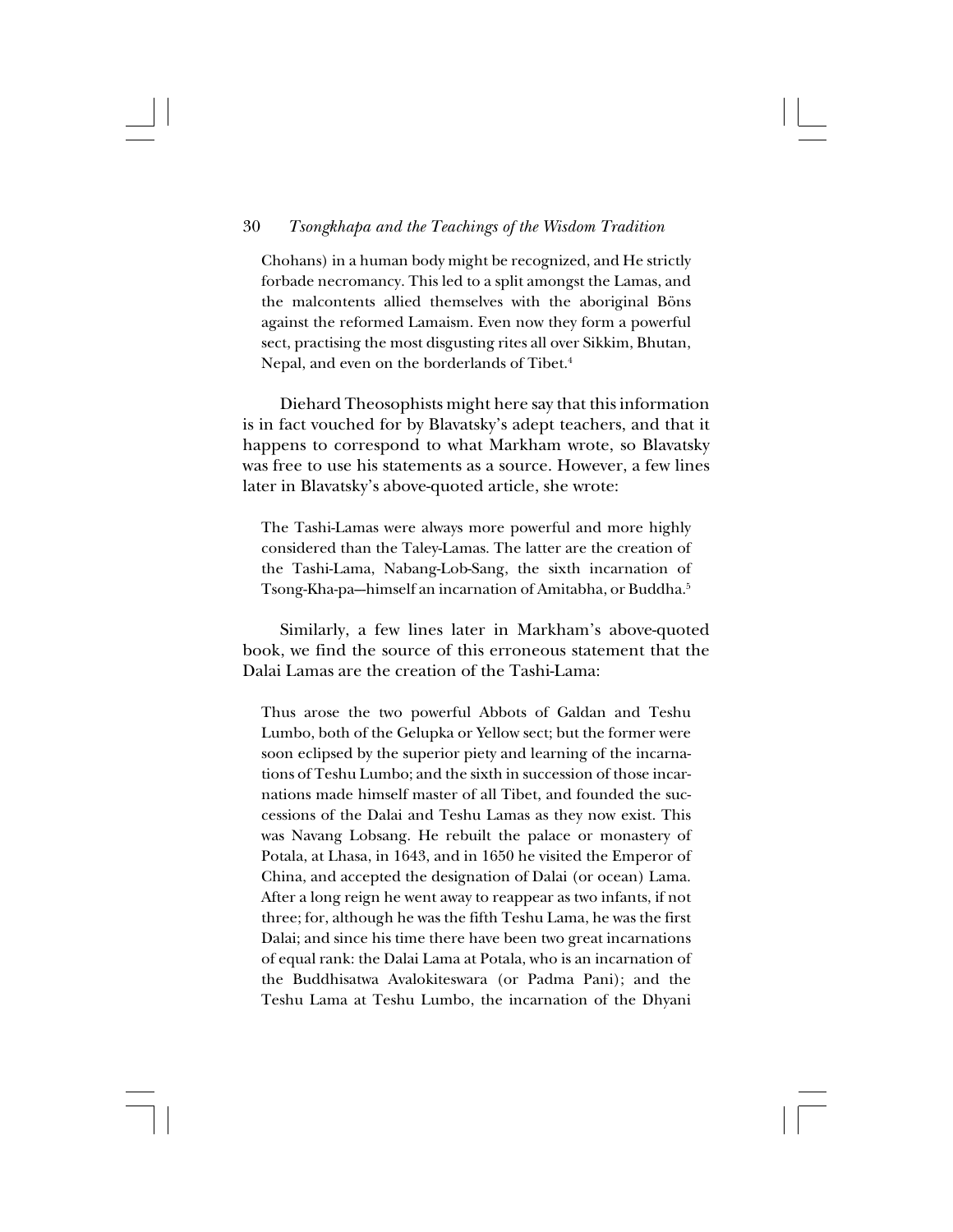Buddha Amitabha, and also of Tsong-khapa, who was himself the incarnation of Amitabha<sup>6</sup>

Again, Blavatsky later repeated her erroneous statement in a footnote in her article, "Tsong-kha-pa—Lohans in China":

It is curious to note the great importance given by European Orientalists to the Dalai Lamas of Lhasa, and their utter ignorance as to the Tda-shu (or Teshu) Lamas, while it is the latter who began the hierarchical series of Buddha-incarnations, and are *de facto* the "popes" in Tibet: the Dalai Lamas are the creations of Nabang-lob-Sang, the Tda-shu Lama, who was Himself the sixth incarnation of Amita, through Tsong-kha-pa, though very few seem to be aware of that fact.7

In the latter half of the twentieth century, full and reliable historical information about Tibet has become available. It is now well known that Nawang Lobsang was the fifth Dalai Lama, and he created the Tashi Lamas, or Panchen Lamas, not the other way around, as is stated and repeated by Blavatsky. The source of this confusion is obviously Markham's book. Nawang Lobsang was not the first Dalai Lama and fifth Teshu Lama, the sixth incarnation of Tsongkhapa, as Markham says. Markham was led to make this error by information he gives in an intervening paragraph, one that Blavatsky also quotes from him:

Gedun-tubpa, another great reformer, is said to have received the spirit of Tsong-khapa in 1419, and to have died in 1474. He built the monastery at Teshu Lumbo in 1445, and it was in the person of this perfect Lama, as he was called, that the system of perpetual incarnation commenced. He was himself the incarnation of the Buddhisatwa Padma Pani, and on his death he relinquished the attainment of Buddha-hood that he might be born again and again for the benefit of mankind.<sup>8</sup>

This information is correct enough, but Gedun-tubpa (dGe 'dun grub pa) was retroactively made the first Dalai Lama,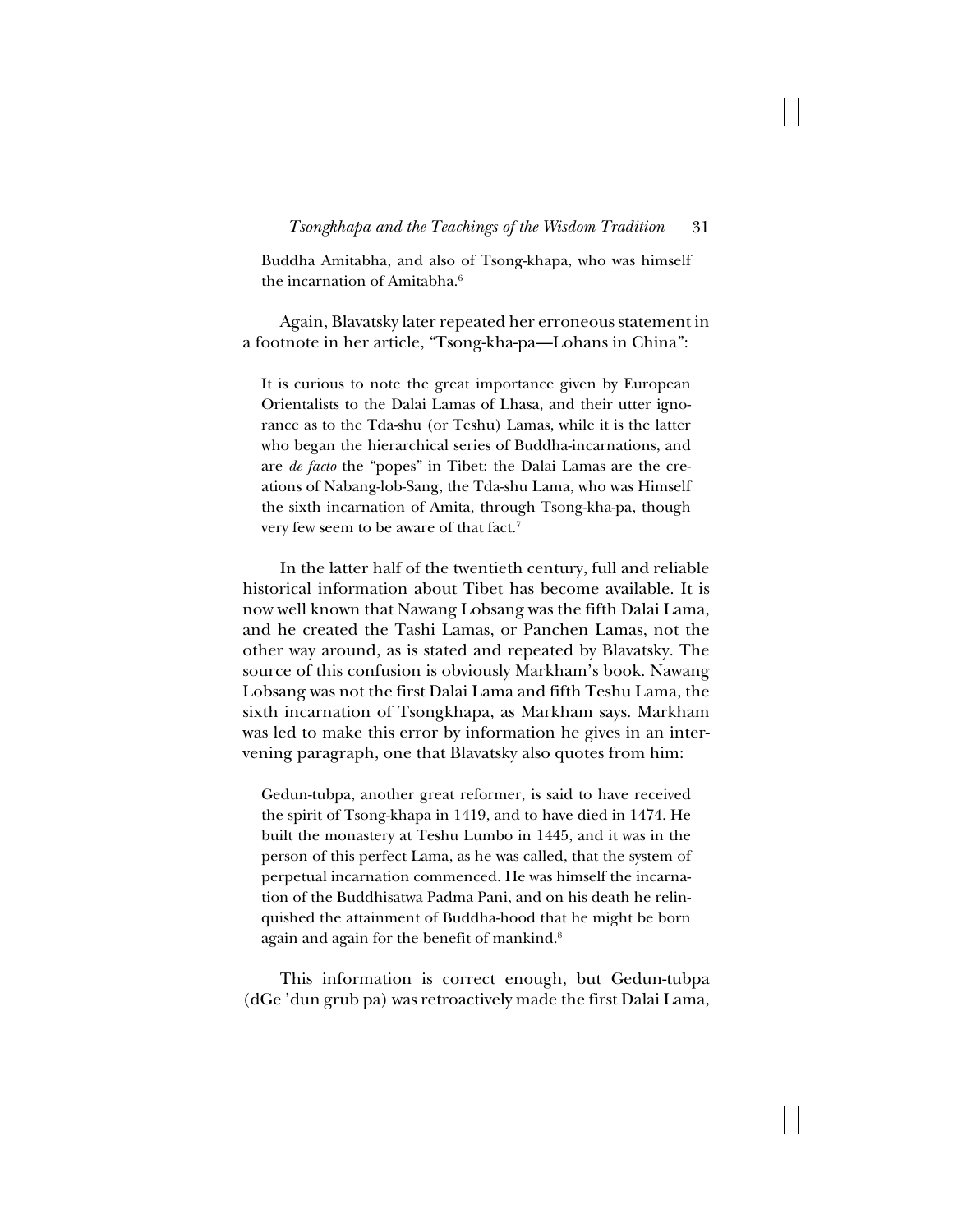not the first Tashi Lama, even though he in fact founded the monastery of Teshu Lumbo, or Tashi-lhunpo. The incorrect assumption made by Markham that Gedun-tubpa was the first Tashi Lama, or Panchen Lama, caused his error, an error then copied by Blavatsky. This is a straightforward error of historical facts, one that could hardly have been made by an adept living in Tibet. In brief, Markham got it wrong, and Blavatsky copied this error and put it forth as fact. Many Theosophists think it is gospel truth coming from her adept teachers, when in fact it is nothing more than an old error repeated. I do not think that, when Theosophists know this, they would be willing to attribute such an error to Blavatsky's adept teachers.

So with the other errors copied from Markham. Sakya-Jong is the chief monastery of the Sakya order, only one of three main "red hat" orders. Markham's statement that it is the headquarters of the Red Cap sect is therefore incorrect.

. . . the great monastery of Sakia-jong, the head-quarters of the Red Cap sect of Buddhists.9

It is the headquarters of only the Sakya order, not the Nyingma and Kagyu orders, which are also "red hat" orders. Moreover, to call the "red hats" all Dugpas is also incorrect. It is a different "red hat" order, the Kagyu, or more precisely, the Dugpa Kagyu sub-order, which actually has the name Dugpa (*'brug pa*), also phoneticized as Dukpa or Drukpa. This is the state religion of Bhutan. Blavatsky wrote in this same article, about the other "red hat" order, the Nyingma:

The "Dug-pa or Red Caps" belong to the old Nyingmapa sect, who resisted the religious reform introduced by Tsong-Kha-pa between the latter part of the fourteenth and the beginning of the fifteenth centuries.10

Thus, Blavatsky, like other writers of the time, referred to all three of the "red hat" orders as Dugpas. So with further errors. There is no evidence that Tsongkhapa "forbade necromancy,"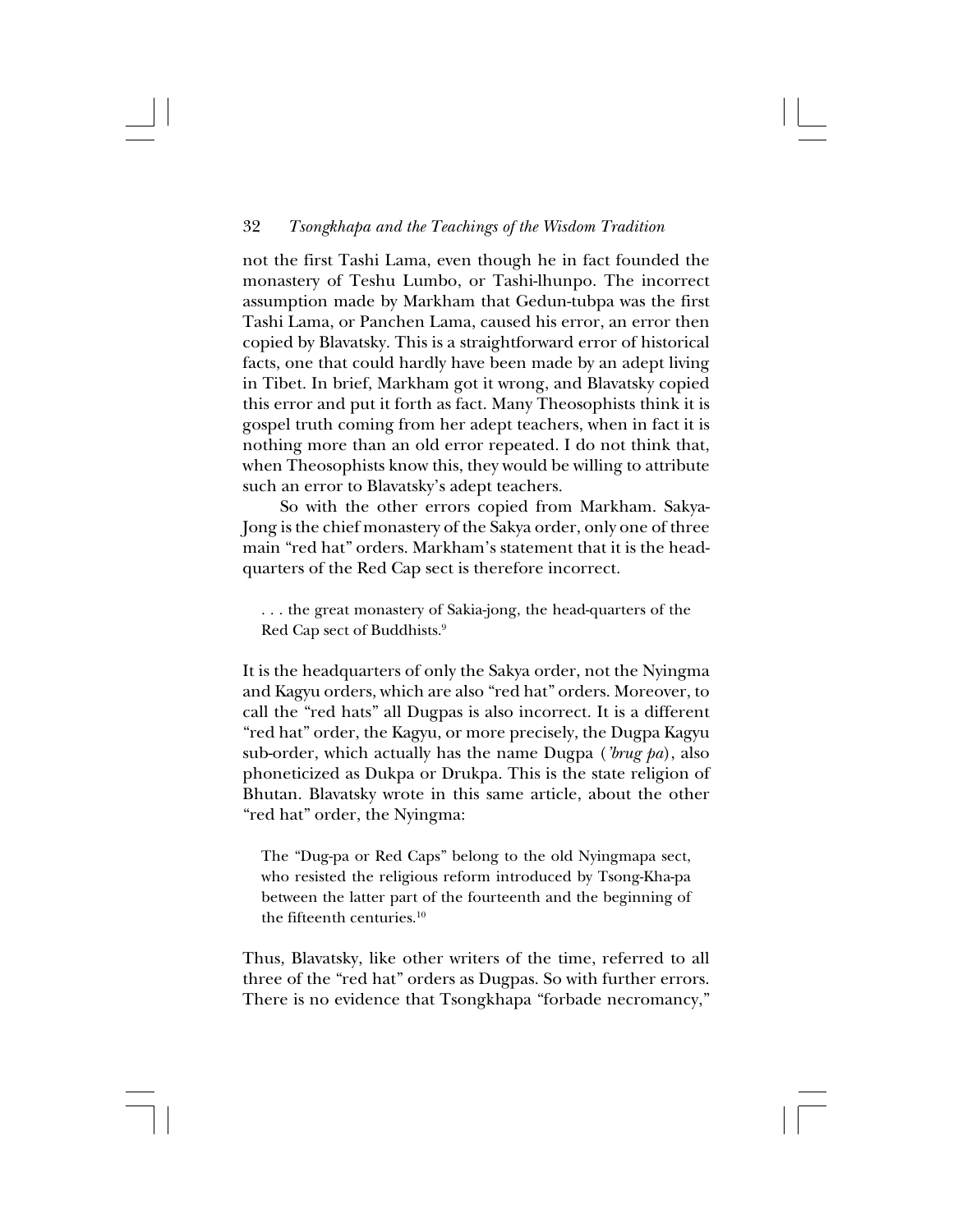as stated by Markham and repeated by Blavatsky, or even that necromancy was then practiced in Tibet, with or without "the most disgusting rites." On the contrary, another major article written by Blavatsky, or in this case translated by her on behalf of her Tibetan informants, specifically counters the idea that Buddhists were Spiritualists, i.e., necromancers, as was claimed by Arthur Lillie in his book, *Buddha and Early Buddhism*. The whole point of this article, titled "Tibetan Teachings," is that Buddhists, like Hindus, avoid contact with the dead, so would hardly be involved in invoking the spirits of the departed, like Spiritualists were then doing in Western countries. This article, too, like "Reincarnations in Tibet," although having much new information, is not free from erroneous information copied from then existing books. It certainly includes important and hitherto unknown information about Tsongkhapa, including the following:

Our world-honoured Tsong-kha-pa closing his fifth Dam-ngag reminds us that "every sacred truth, which the ignorant are unable to comprehend under its true light, ought to be hidden within a triple casket concealing itself as the tortoise conceals his head within his shell; ought to show her face but to those who are desirous of obtaining the condition of Anuttara Samyak Sambodhi"—the most merciful and enlightened heart.<sup>11</sup>

# And this:

A prophecy of Tsong-kha-pa is current in Tibet to the effect that the true doctrine will be maintained in its purity only so long as Tibet is kept free from the incursions of western nations, whose crude ideas of fundamental truth would inevitably confuse and obscure the followers of the Good Law. But, when the western world is more ripe in the direction of philosophy, the incarnation of Pan-chhen-rin-po-chhe—the Great Jewel of Wisdom one of the Teshu Lamas, will take place, and the splendour of truth will then illuminate the whole world. We have here the true key to Tibetan exclusiveness.<sup>12</sup>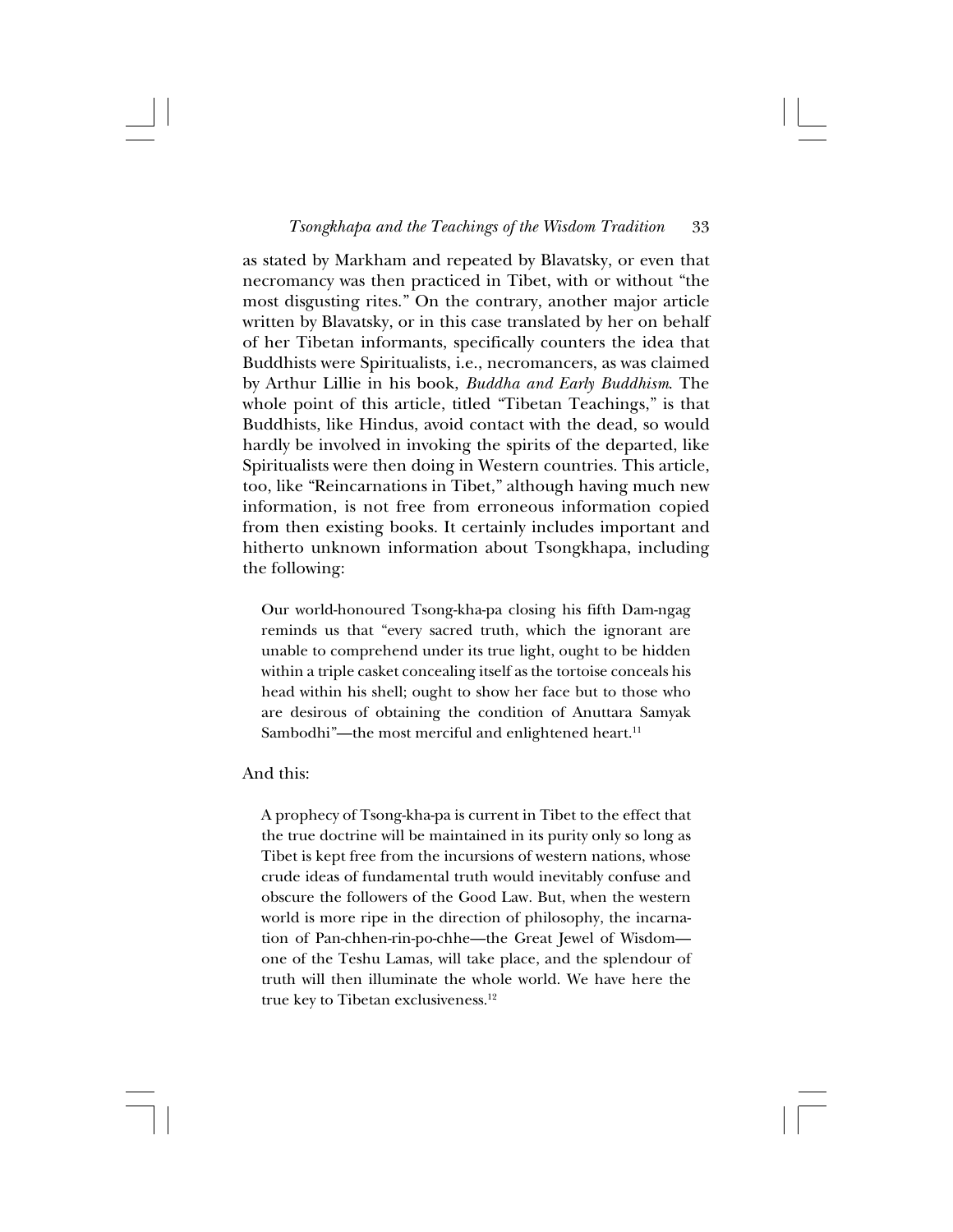But it also includes some unfortunate errors, that can only have been copied from then existing books, such as the following statement:

In the book known as the *Avatamsaka Sütra*, in the section on "the Supreme Åtman—Self—as manifested in the character of the Arhats and Pratyeka Buddhas," it is stated that "Because from the beginning, all sentient creatures have confused the truth, and embraced the false; therefore has there come into existence a hidden knowledge called Alaya Vijñāna."<sup>13</sup>

This statement was repeated by Blavatsky in her article, "The Secret Books of 'Lam-rim' and Dzyan."14 Compare Samuel Beal's 1871 book, *A Catena of Buddhist Scriptures from the Chinese*, pp. 124-125, where Beal is translating a work by Jin Cha'u that has been quoting the *Avatamsaka Sūtra*:

But now it may be asked "From what cause then did these worlds innumerable spring?" We reply, "They come from the heart (âtman) alone; they are made by that alone." But because from the very first, all sentient creatures have confused the truth, and embraced the false; therefore has there come into being a hidden knowledge called, "Alaya vijnyâna," and because of this, all the various transformations in the world without and the senses within, have been produced. Hence the Scriptures say, "Because of the primeval fallacy (fallacious cause), the whole phenomenal world has been originated, and from this cause too has sprung not only the various modes of birth, but the idea of Nirvâna itself."

Beal added a footnote just before this paragraph began, which is the source of Blavatsky's statement, "the Supreme Åtman— Self—as manifested in the character of the Arhats and Pratyeka Buddhas":

The whole of this section is expressed in technical language, which it is difficult to put in an English form. The Supreme Self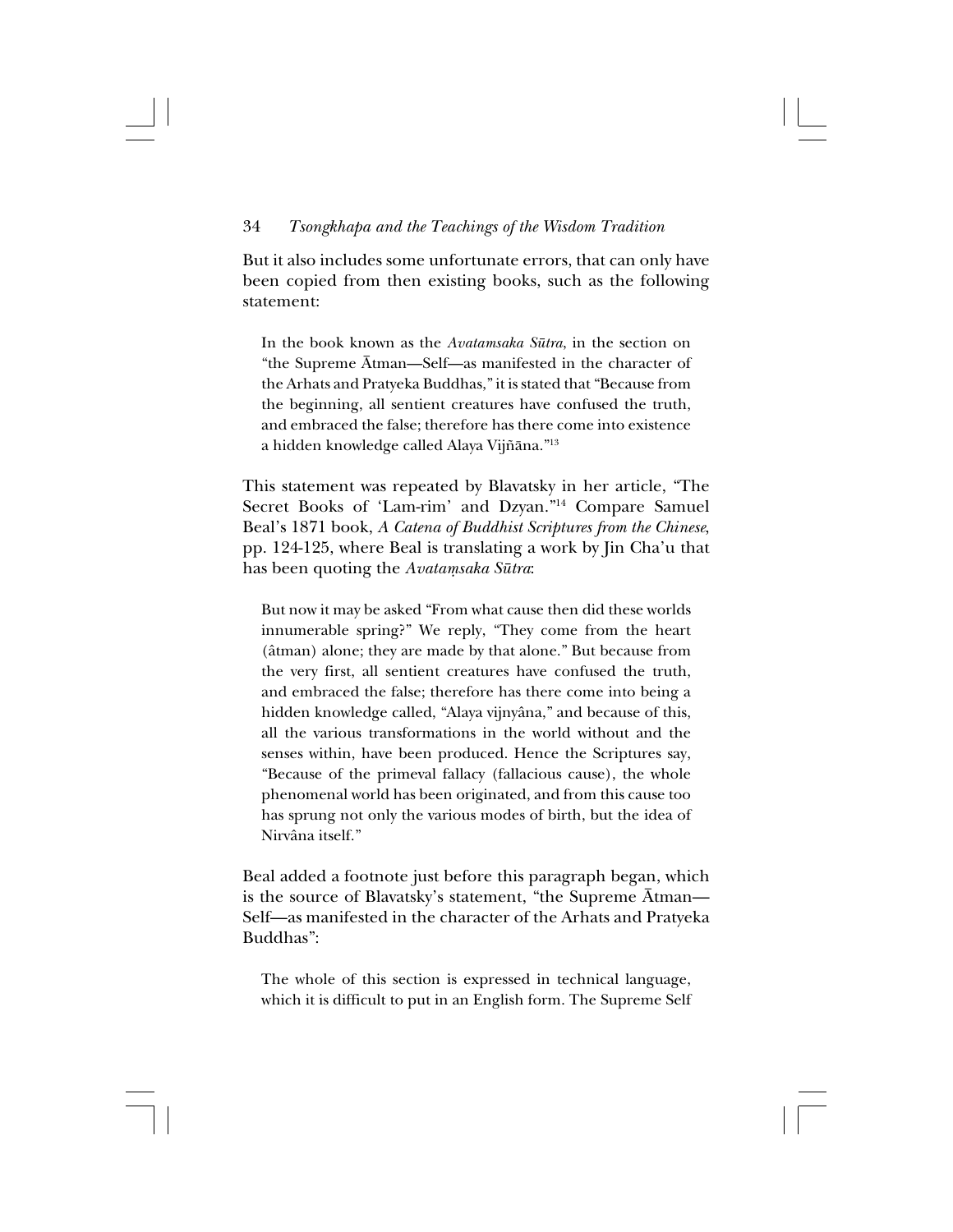(âtman) or Heart, is supposed not only to manifest itself under three forms or persons, but to occupy four "lands," or discharge four supreme functions. 1. In its supreme condition, perfectly at rest, and yet ever glorious; 2. As manifested in the character of all the Bôdhisatwas; 3. As manifested in the character of the Rahats and Pratyêka Buddhas; 4. As manifested in the condition of Holy men (Buddhists) and worldly philosophers (heretics).

In 1871, when this was published, little was known of the doctrines of the Yogåcåra school of Mahåyåna Buddhism. So it is not surprising that Beal mistranslated their technical term *ålaya-vij∆åna* as "hidden knowledge." But as has long since been known, the correct meaning is "storehouse consciousness," or "foundational consciousness," or "substratum consciousness," or "mind basis-of-all." It has nothing to do with any hidden knowledge. This is clear even in Beal's translated paragraph cited above. The whole phenomenal world has originated from the *ålaya-vij∆åna*, and this itself has come into being from the primeval fallacy of people confusing the truth and embracing the false. This is basic Yogåcåra doctrine, and has been known at least since the time of D. T. Suzuki's 1904 article, "Philosophy of the Yogåcåra":

The Ålîya is a magazine, the efficiency of which depends on the habit-energy (*hsi ch'i* in Chinese) of all defiled dharmas, and in which all the seeds are systematically stowed away. In one respect this vijñāna of all seeds is the actual reason whereby the birth of all defiled dharmas becomes possible, but in another respect its own efficiency depends on the habit-energy which is discharged by multitudinous defiled dharmas since beginningless time. In other words, the Ålîya is at once the cause and the effect of all possible phenomena in the universe.15

These few examples are sufficient, I believe, to show that along with whatever new things Blavatsky brought out are a number of erroneous statements that were copied from the published books available at the time. The explanation for this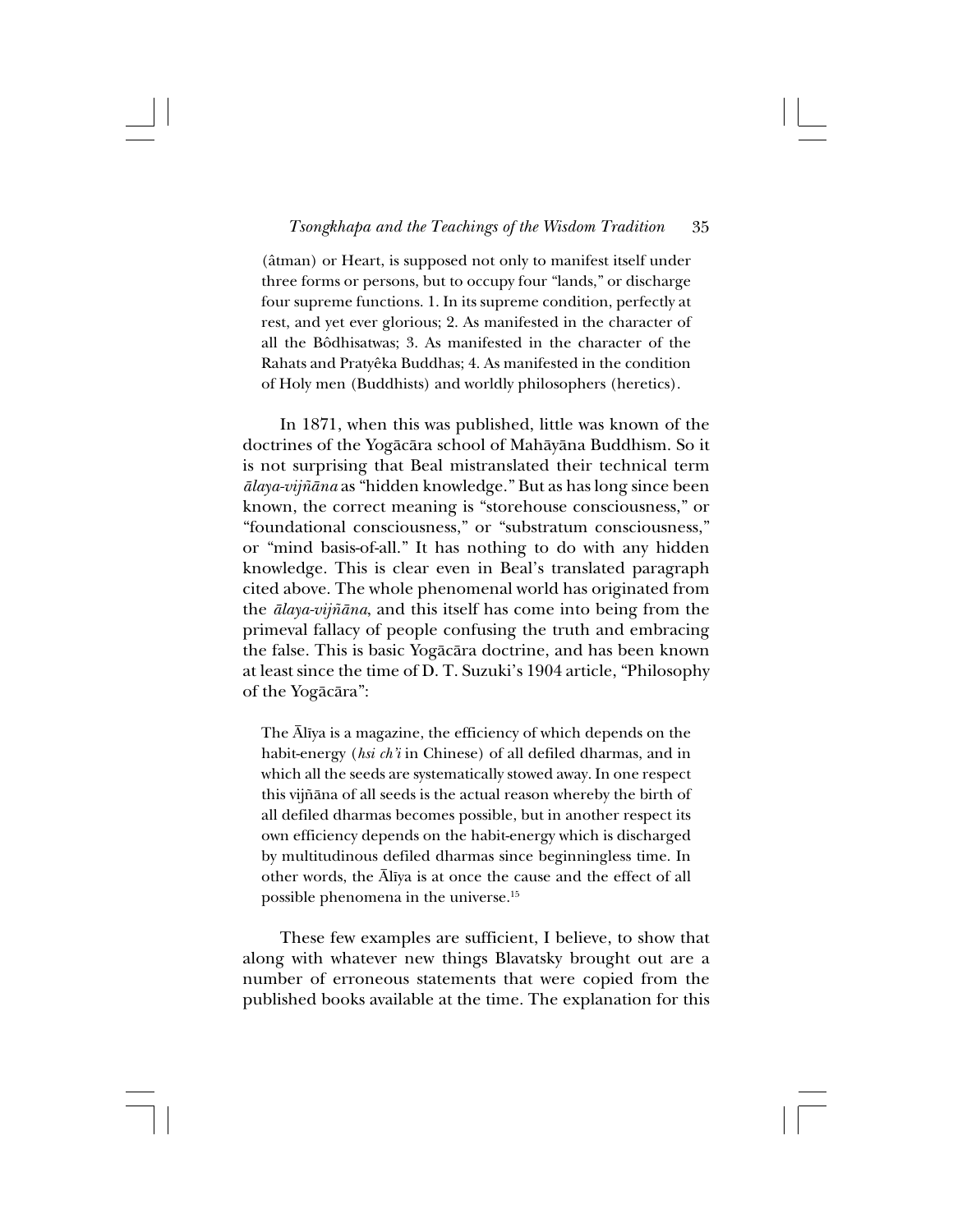is, I think, not far to seek. Blavatsky, like the secretary of any busy executive today, was given certain basic materials and then left on her own to make a coherent presentation of them. This meant supplementing them with whatever sources were then available. She herself would not necessarily have known that the publicly available sources were faulty, any more than anyone else at that time would have. Her adept teachers were busy men, and simply did not have time to check everything she wrote. This is only common sense, and would have been taken for granted in any other situation. Blavatsky repeatedly disclaimed infallibility for her writings. It is quite unreasonable to assume that everything she wrote is free from errors, as some of her followers assumed. Because much of her material came from her adept teachers, they thought that all of it did. In her article, "My Books," Blavatsky wrote that these "friends, as unwise as they were kind," spread this idea, "and this was seized upon by the enemy and exaggerated out of all limits of truth." She there continues:

It was said that the whole of *Isis [Unveiled]* had been dictated to me *from cover to cover* and *verbatim* by these invisible Adepts. And, as the imperfections of my work were only too glaring, the consequence of all this idle and malicious talk was, that my enemies and critics inferred—as they well might—that either these invisible inspirers had no existence, and were part of my "fraud," or that they lacked the cleverness of even an average good writer.<sup>16</sup>

So even though Blavatsky's writings contain much hitherto unavailable information found nowhere else, they must be read critically like anything else.

# **Notes to Appendix 2**

- 1. *H. P. Blavatsky Collected Writings*, vol. 14, p. 427.
- 2. *H. P. Blavatsky Collected Writings*, vol. 4, p. 12.
- 3. *Esoteric Buddhism*, by A. P. Sinnett, 5th ed., 1885, p. 182.